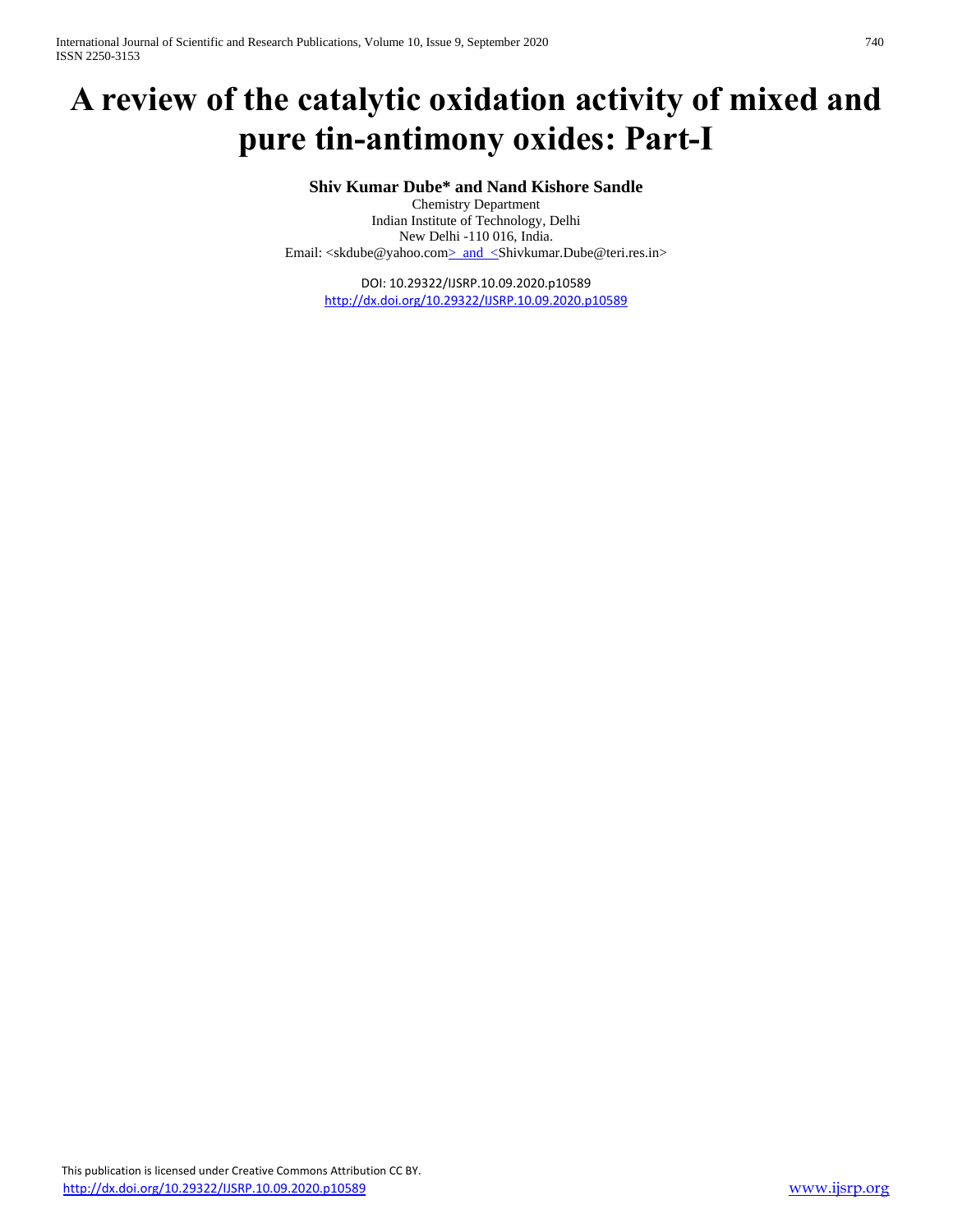*Abstract-* This paper covers the extensive review of the work done on the catalytic oxidation characteristics of tin-antimony oxides which are excellent oxidative de-hydrogenating catalysts as Part-I, which is covering the work done till the year 1980 and Part-II would cover the work reported from the year1980 and onwards. The reported work on catalytic oxidation activity of catalysts has been discussed in the light of studies related to surface area, Temperature Programmed Desorption (T.P.D.), surface acidity, x-ray diffraction, Mössbauer effect keeping basic reaction of oxidation of methyl alcohol in focus.

*Index Terms*- Antimony, binary liquid solutions, catalytic oxidation, preferential adsorpotion, mixed and pure metal oxides, Mössbauer effect, review, surface excess oxygen, tin, T.P.D., Temperature programmed desorption

#### I. INTRODUCTION

The concept of geometric and energetic heterogeneity of solid catalyst surfaces was introduced by Taylor [1,2] in 1925. Since then, the importance of heterogeneity in chemisorption and catalytic processes is well accepted. T

Catalytic activity is now invariably attributed to the surface coordinative unsaturation rather than the bulk properties of the solid. It is also well known that the occurrence of different crystallographic faces of edges of intersecting planes, steps, point defects and dislocations are taken into account, the coordination numbers of surface atoms may vary over wide ranges. The experimental evidence in general, indicates that the surface atom with lowest coordination number or highest valence unsaturation is the site responsible for highest valence unsaturation is the site responsible for highest activity. The low sensitivity versus valence unsaturation exhibited by some solids have also been successfully explained by various researches with the help of internal compensation effects [3] or surface reconstructions during the course of the reaction. The problem, however, does not appear to be well understood still [4]. Information regarding the effect of environments on the nature of the active sites has been reported by Cimino and Pepe [5,6], Stone and Vickerman [7] and Pepe and Stone [8]. They have reported that when a catalytically active ion such as  $Cr^{3+}$  is embedded in an inactive oxide matrix i.e.  $\alpha$ -Al<sub>2</sub>O<sub>3</sub>, the oxides expose the cations to oxygen ions and hydroxyl group(s) often in the unusual coordination numbers. Thus, the surface coordinative unsaturation may be considered as the cause for the activity of the various surface sites. Similar information is available in the studies reported by many other workers as well [9-11]. A wide variety of potentially active single or multicentre sites may be present on the oxide catalyst surface. There may be sites that are distinct with respect to their chemical nature and there is a certain energy distribution for chemically equivalent sites. Thus, in heterogenous catalysis, a vital interest for study is the chemical nature of surface sites in general and information regarding catalytically active sites, in particular their energy distributions and their absolute umber per unit area. Independent knowledge of the chemical nature of an active site will provide an important and complementary information in addition to more easily accessible data on the behaviour of reactant. Many attempts have been made in correlating catalytic activity with electrical conductivity, magnetic permeability surface morphology, porosity and crystal geometry etc. With the help of a number of sophisticated instrumental methods of analysis such as thermal methods of analysis, micro-calorimetry, magnetic susceptibility, x-ray analysis, x-ray fluorescence (XRF) spectroscopy, low energy electron diffraction (LEED), transmission electron microscopy (TEM), scanning electron microscopy (SEM), infrared (IR) and ultra violet (UV) spectroscopy, field ion spectroscopy and Mössbauer spectroscopy etc. which have opened a new Vista in the field of catalytic research. Several reviews, articles and monographs [12-19] are available for updating the knowledge of the research done and being carried out in the field of catalysis.

Among the industrially important catalysts, the most common active components are the metal oxides. Balandin *et al* [20] have attempted to correlate the catalytic activities of the metal oxides with the position of the metal in the periodic table. Emmett [21] has made a classification of various metal oxides according to the type of catalytic reaction involved.

Of the numerous oxides, oxides of tin and antimony [22] you have become important, particularly because of the selective oxidation and the ammonoxidation of n-propane for the manufacture of acrolein and acrylonitrile. Similarly, tin and molybdenum oxides are very useful for the conversion of propylene to acetone, acrolein and acetic acid. The importance of tin-molybdenum oxide is further established by the fact that till 1970, the synthetic method of the selective formation of ketone [23] by one step oxidation of olefins was not reported except the oxidation using PdCl2-CuCl<sup>2</sup> catalyst in aqueous medium [24]. These oxides i.e. tin-antimony and tinmolybdenum, form the subject of our studies. A brief review of the work is given below.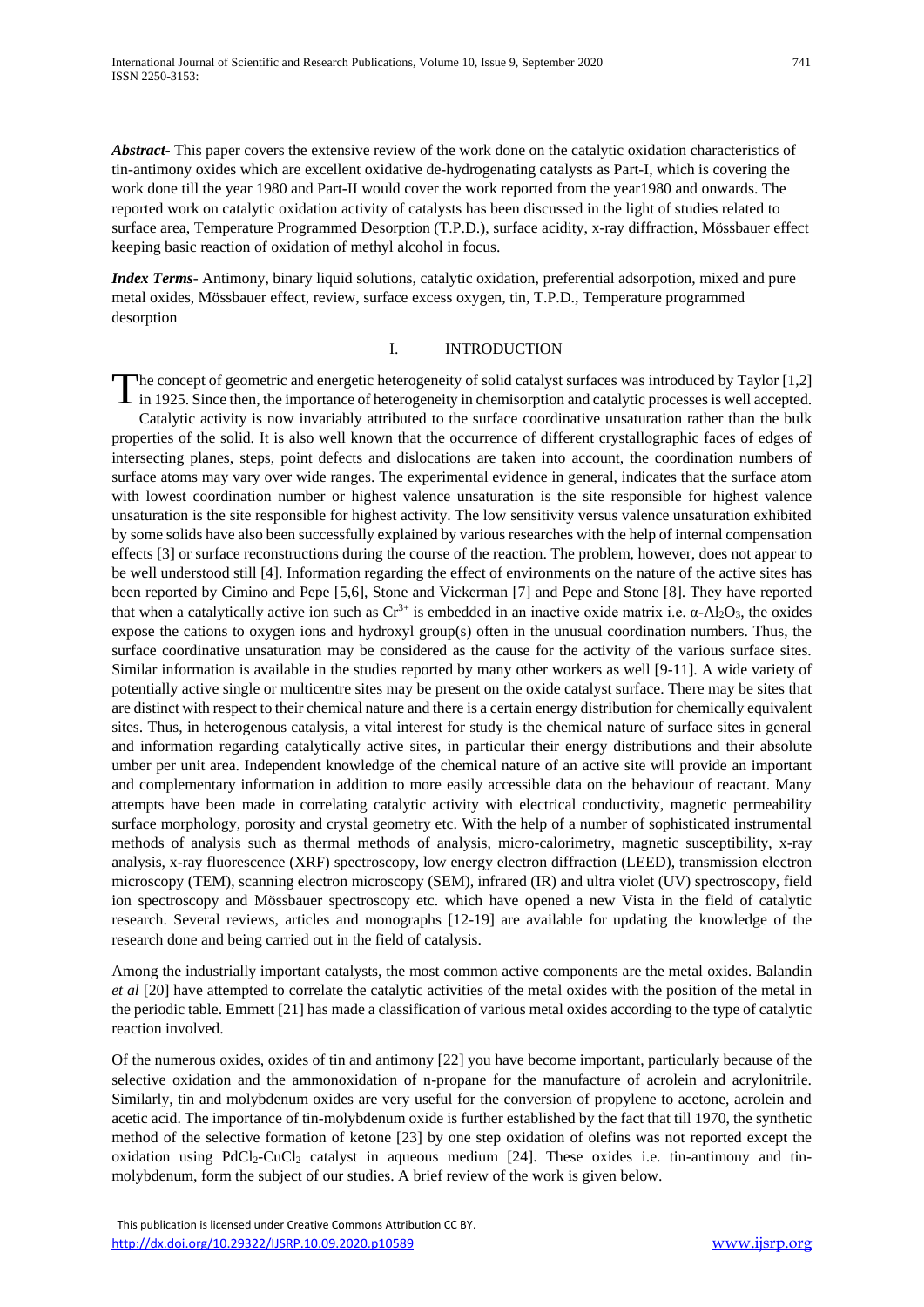## II. CHARACTERIZATION OF SURFACES OF MIXED AND PURE METAL OXIDES

The surface of all the oxide catalysts is generally hydrated or hydroxylated. This may be due to the reaction with solution use in the preparation or through the reaction with atmospheric moisture. Water is lost in steps when the oxide samples are activated at different temperatures and it has been shown [25] that the water present is either as bulk water or in the surface hydroxyl form. Different forms of metal oxygen functional groups are left by surface hydroxyl groups when water is removed as a result of different activation temperatures [26].

Wakabayashi *et al* [27] have studied the effect of composition of the catalyst and the temperature of activation the colour and catalytic activity. Hernimann *et al* [28] investigated the relationship between the bulk and surface composition of tin and antimony oxide catalysts and oxidative dehydrogenation of 1-butane to butadiene in the light of calcination temperature. It was show that the specific activity for the formation of butadiene from 1-butene maybe directly related to the concentration of antimony cations at the surface. It was proposed that the isolated antimony cations surrounded entirely by Tin ions in nearest neighbour sites constituted and active site for the formation of butadiene. Lazukin *et al* [29] have reported the presence of Sb (III) and Sb(V) in solid solution in  $SnO<sub>2</sub>$ .

On the basis of X- ray data, they have shown [27] that the colour of the catalyst was attributed to the formation of solid solutions. They also concluded that the formation of acrolein from propylene is closely connected with the formation of solid solution formed between Sn and Sb oxides. Trimm and Gabbay [22] have also shown that the oxidation of butene isomers to butadiene occurs over solid solutions of  $Sb_2O_5$  in  $SnO_2$ , in which  $Sn^{4+}$  ions play an important role.

Goldin *et al* [30] have shown that catalytic oxidation of propylene to acrolein occurs over the SnO<sub>2</sub>+Sb solid solution component and is attributed to a reaction of  $Sb<sup>5+</sup>$  ions in octahedral coordination sites. The selectivity was shown to be affected by physical structure of the catalyst and shows a decrease with surface area.

Sala and Trifiro [31] have studied the effect of heating in solid state on the bulk and surface properties by spectroscopic and thermogravimetric methods and have concluded that  $Sb<sub>2</sub>O<sub>5</sub>$  present on the surface makes the catalyst active for oxidizing and isomerization reactions. The oxidizing sides of  $Sb<sub>2</sub>O<sub>5</sub>$  were attributed to the presence of double bond between antimony and oxygen atoms or to surface defects. Calcination was found to destroy the surface reactivity of pure oxides but not of the mixed ones. Roginskaya *et al* [32] suggested that transformation of Sb<sup>5+</sup> to Sb<sup>3+</sup> must be obtained. Lazukin *et al* [33] have studied the mixed oxides containing tin and antimony in 90: 10 to 10: 90 ratios. They have attributed the catalytic activity to the solid solution and no effect was noticed for the catalyst composition. Bakshi at al [34] have studied the catalytic oxidative dehydrogenation of n-butene and have reported optimal reactivity and selectivity for catalysts having atomic ratio Sn:Sb in the range of 1:1 to 1:4. Sala and Trifiro [35] investigated the relationship between structure and activity of antimony mixed oxides in 1-butene oxidation. It was proposed that the oxidative dehydrogenation properties of the catalysts are due to two: "gem", i.e.  $Sb^{3+}=O$  groups and that the role of second metal is to adsorb the gaseous oxygen to re-oxidize the reduced antimony ions. Free antimony oxides dispersed in mixed oxides exhibited reduction rate higher than pure antimony oxides. This property was found to be decreased by a high temperature calcination.

Trifiro *et al* [36-38] have studied the oxidative dehydrogenation and isomerization of n-butene and have attributed the catalytic activity to the presence of Sn at valence lower than 4 and attributed to deactivation observed during the oxidation reaction of low amount of reaction lattice oxygen in Sn-Sb oxides. Irving and Taylor [39] studied the acidic properties of mixed tin and antimony oxide catalyst in relation to the isomerization of olefins. They have shown that isomerization takes place at the Brönsted acid sites which acts as a source of protons. However, no relationship between surface acidity and oxidative activity was found.

Irving and Taylor [40] in other studies have proposed that dehydrogenation involved a  $\pi$ - allyl intermediate, while isomerisation occurred through carbonium Ion formation tin- antimony oxide. The conclusions of Boudeville *et al* [41] are in good agreement with that of Cross and Pyke [42] who also studied the XPS spectra of the surface composition of tin and antimony mixed oxide catalysts and have shown that, at elevated temperatures, the surface became rich in antimony composition.

Molybdenum based oxide catalyst has been studied by Chopra *et al* [43]. They have studied the effect of catalyst composition the H2O<sup>2</sup> decomposition. Catalytic oxidation of olefins over oxide catalysts containing molybdenum were studied by Tan *et al* [44]. They selected Co<sub>3</sub>O<sub>4</sub>- MoO<sub>3</sub> and SnO<sub>2</sub>-MoO<sub>3</sub> catalysts. The surface area of the Sn-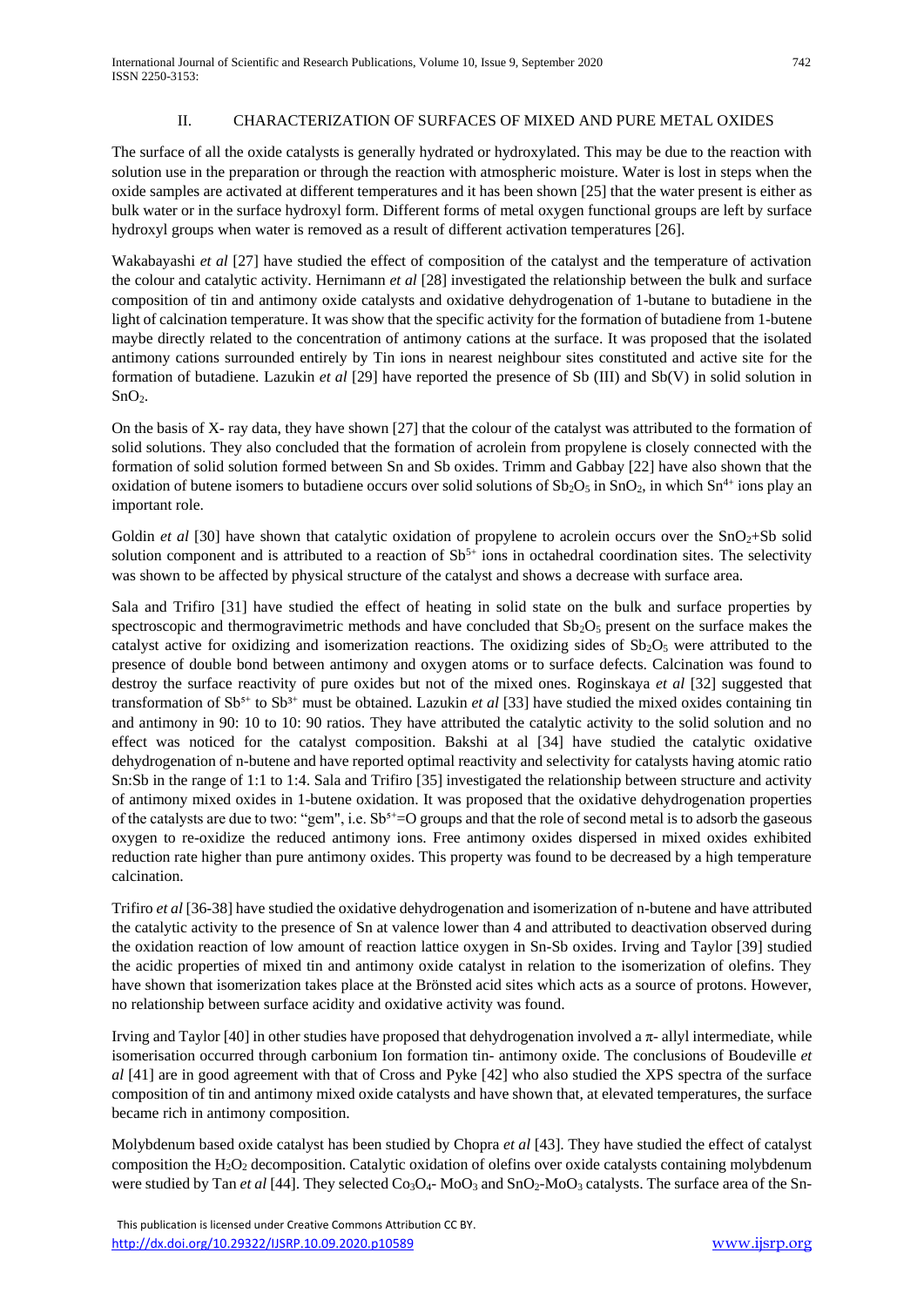Mo oxides catalyst was  $45.6 \text{ m}^2/\text{g}$ . Propylene was converted to acetone at 100- 160 $\degree$ C with more than 90% selectivity over SnO<sub>2</sub>- MoO<sub>3</sub>. Isobutene was converted to t- butyl alcohol and di- isobutene over SnO<sub>2</sub>-MoO<sub>3</sub> and to α-methyl acrolein over  $Co<sub>3</sub>O<sub>4</sub>$ - MoO<sub>3</sub>. The proposed that the active sites seemed to involve an acidic point which was formed by the combination of tin or Cobalt oxide with molybdenum oxide. Moro-Oka *et al* [23] found that  $Co_3O_4$ -Mo $O_3$  was an excellent catalyst for the oxidation of propylene to acetone. They have also shown [45] that systems containing  $SnO<sub>2</sub>, Cr<sub>2</sub>O<sub>3</sub>, NiO$  and  $Fe<sub>2</sub>O<sub>3</sub>$  were also found to be effective for that reaction.

Buiten [46] has found that  $Mo_{3}$  did not form a bulk compound with  $SnO_{2}$ . It could be found at the  $SnO_{2}$  surface, which then exhibited a peculiar catalytic activity for the oxidation of propylene by molecular oxygen mainly to acetic acid along with acetone while pure  $SnO<sub>2</sub>$  oxidized propylene mainly to  $CO<sub>2</sub>$  and CO and a considerable portion was converted into acrolein. MoO3 was found to be much less active. Buiten [46] prepared Sn-Mo catalyst by mixing  $SnO<sub>2</sub>$ , MoO<sub>3</sub> and SiO<sub>2</sub> in desired ratio and activating at 450°C. X-ray examination did not indicate any compound formation. These results were supported by Doyle and Forbes [47]. On the other hand, Lazukin *et al* [48] activated the Sn-Mo catalyst at less than 600°C and reported that their catalyst contained solid solutions of  $MoO<sub>3</sub>$  in  $SnO<sub>2</sub>$  and the compound  $SnO<sub>2</sub>$ .  $2MoO<sub>3</sub>$ .

Moro-Oka *et al* [49,50] have studied the oxidation of propylene to acetone over molybdenum oxide with TiO<sub>2</sub>,  $Fe<sub>2</sub>O<sub>3</sub>$ ,  $CrO<sub>3</sub>$ ,  $CrO<sub>3</sub>$ ,  $SnO<sub>2</sub>$ ,  $V<sub>2</sub>O<sub>5</sub>$ , NiO, CuO and ZnO. Of all the above mixed oxides,  $SnO<sub>2</sub>$ -MoO<sub>3</sub> showed the highest activity for oxidation. X-ray, IR and Diffuse reflectance spectroscopic studies were made for  $Bi_2O_3$ . MoO<sub>3</sub> with effect of promoters such as BiPO<sub>4</sub>, Fe<sub>2</sub>O<sub>3</sub> and Cr<sub>2</sub>O<sub>3</sub> by Batist *et al* [51]. A new compound was detected and was supposed to be responsible for the catalytic activity of  $Bi_2O_3.3MoO_3+Fe_2O_3.3MoO_3$  catalyst for the conversion of butene to butadiene.

The surface and catalytic properties of mixed oxides have been a subject of a large number of studies. Vadekar and Pasternak [52] have reported that the efficiency of the hydrogenation catalysts is increased by the presence of hydrogen halides in the reacting gases. A patent of Imperial Chemical Industries. [53] mention that tin-antimony oxide catalyst gives higher yields in ammonoxidation of propylene in the presence of volatile halogen compound in the reacting gas. It may be due to an inorganic halogen compound on the surface of the catalyst. It has been shown that the activity and selectivity of the catalysts depend on the composition among other things [27, 29, 34].

The work of Maslyanskii and Bursian [54] and of Givaudon *et al* [55] on chromia-alumina catalyst implied that chromia contains adsorbed, or excess oxygen when oxidised. The surface excess oxygen was held responsible for the production of water as indicated by heat effects during oxidation- reduction cycle on chromium oxides by Dickinson [56]. The catalytic activity of certain metal oxides has been successfully correlated with their surface oxygen.

Mellor *et al* [57] have used KI oxidation to estimate the surface density and strength of oxidizing centres on silicaalumina catalysts. They concluded that salts interact strongly and directly with the oxidizing centres in silicaalumina catalysts and the anions compete successfully with water for adsorption. Flockhart and Pink [58] have also found that treating silica- alumina with salts with their activity for forming cation-radicals from perylene.

Uchijima *et al* [59] used potassium iodide solutions of pH between 7.5 and 11.5 to establish a distribution in the oxidation power of surface excess oxygen has been found to be a useful variable to represent the activities of various catalysts; for example, in the oxidation of ammonia on Nickle oxide, Cobalt oxide and manganese oxide catalysts [60]. The decomposition of hydrogen peroxide on Nickel oxide [61] and chromia catalysts [62-65] has revealed a good correlation between their catalytic activities and their amount of excess oxygen. Bielanski *et al* [66] and Weller and Voltz [67] have determined the surface excess oxygen by reduction with Cl or I ion in strongly acidic medium. Yoneda [68] proposed regional analysis and reported that the catalytic activities of some solid acids were duly represented by a linear combination of the acidic strength distribution of the catalysts. The quantitative correlation for excess oxygen distribution over oxides for an oxidation- reduction catalysts also discussed.

Alkhazov *et al* [69] have studied the isomerization normal molybdates and tin containing molybdates. On the basis of the results, it was suggested that the isomerizing capacity of a catalyst may be used to evaluate its acidic properties. They also proposed that the activity of the catalyst increased as the more electronegative metal was introduced. They also discussed the advantage of their methods for the determination of acidity over the methods proposed such as Hammett indicators [70] and those involving adsorption of ammonia and pyridine [71]. A clear relationship between the activity and acidity of a large group of oxide systems supported an earlier suggestion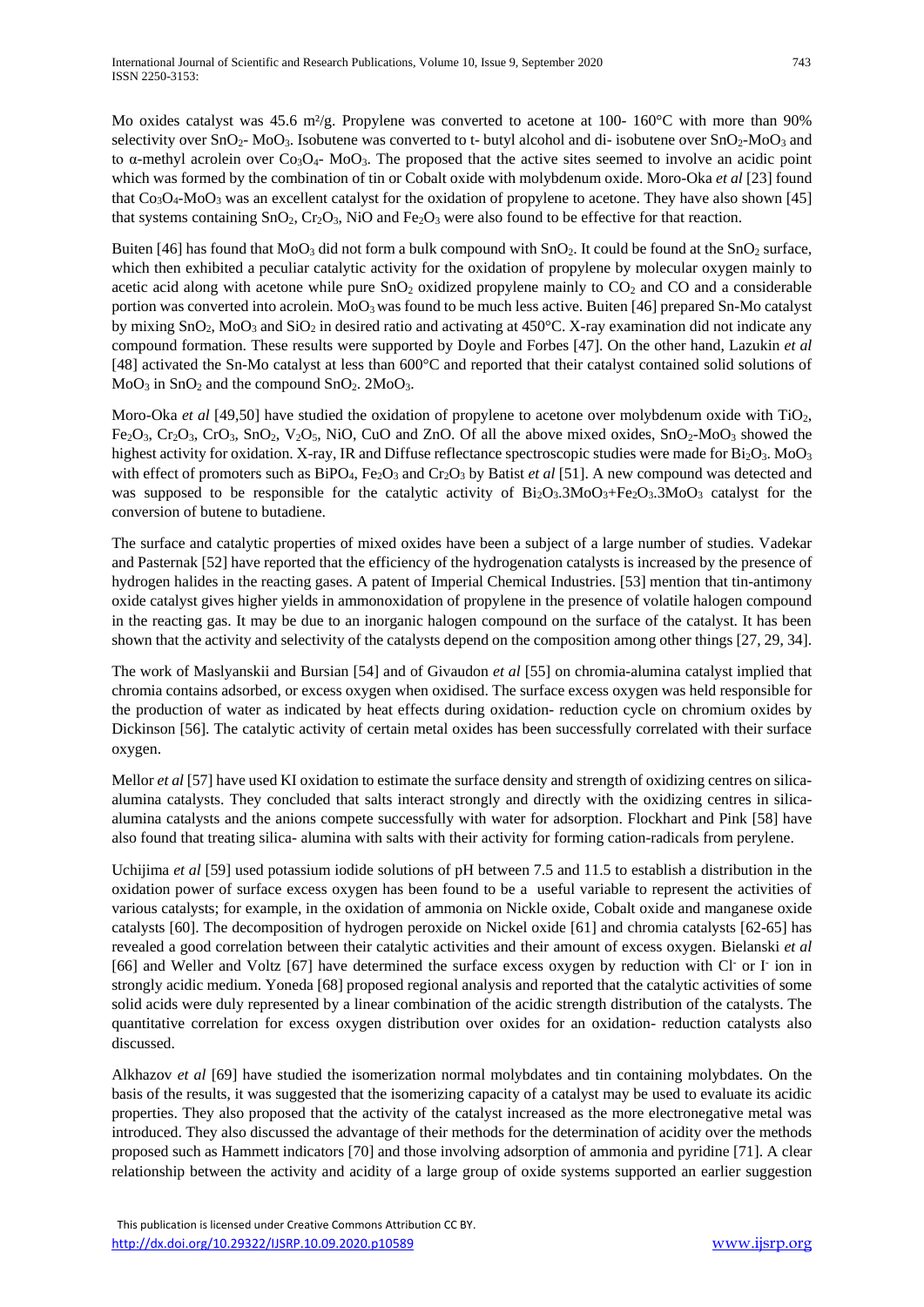[72] that the acidity of the catalyst under conditions for the catalytic oxidation of olefins can characterize their activity for the isomerization of butene. Formation of peroxo radicals on the tin oxide surface was detected by Hoof and Helden [73] during ESR studies. The role of surface acidic centres in the extensive oxidation of 1-butene over molybdenum oxide- based catalyst was studied by Forzatti *et al* [74]. They proposed that Brønsted sites were transformed into Lewis sites at high temperature.

Ai [75-80] has concluded that the catalytic activity is well interpreted in terms of the acid- base properties of the catalysts, such as in the case of many other  $V_2O_5$  or  $MoO_3$  containing catalyst. Ai [76] studied oxidation activity and acid-base properties of  $SnO_2-MoO_3$  and  $SnO_2-P_2O_5$  system. The acidities of the  $SnO_2-MoO_3$  catalyst were dramatically high when the molybdenum content was in  $32{\text -}60$  atom % range and those of tin oxide rich (Mo  $\lt$ 20 atom%) and molybdenum oxide rich (Mo >80 atom %) catalysts were fairly low. The basicity remarkably enhanced by the introduction of small amount of  $MoO<sub>3</sub> (Mo < 5 atom%)$ . It was inferred that the catalysts are basic in the MoO<sub>3</sub> poor compositions.

Buiten [81] has proposed that reaction between propylene and acidic surface hydroxyl groups yield surface bonded isopropyl groups which constituted the intermediate species in the oxidation of propylene to acetone and acetic acid. Infrared measurements revealed that deuterium appears preferably in the methylene group (as was confirmed by Proton magnetic resonance measurement) and for the greater part in the cis-position with respect to methyl group.

#### III. TEMPERATURE PROGRAMMED DESORPTION (T.P.D.) STUDIES

It is a well- accepted fact that the catalytic reactions occur on the active centres which are specific and thorough information is very necessary for the preparation of a good catalyst. Today many desorption techniques are available for obtaining the information about the active centres present on the surface. The important desorption methods used are Thermal Desorption, Electron Stimulated Desorption, Field Desorption, Mass spectrometry, Photon and phonon Desorption etc. The information about the surface concentration, stoichiometry and nature of the surface species can be obtained by these methods. The desorption process kinetics and surface reactions preceding desorption can be deduced and are of importance in understanding of the mechanism of catalytic processes. If the amount of the gas can be measured then surface analysis can be made, but equally important is the kinetic information which can be derived from the rate of desorption. The desorption rate is generally governed by Arrhenius (or Polanyi-Winger) equation,

$$
-\frac{dn}{dt} = k_d n^x = v_x \exp\left(-\frac{E^+}{RT}\right) n^x
$$

Where n is the surface concentration of the desorbing species per unit area,  $K_d$  the rate constant for desorption, "x" the order of desorption process,  $v_x$  the pre- exponential (or frequency factor) and  $E^+$  the activation energy for desorption. Thus, the desorption rate is extremely temperature sensitive. A temperature programmed desorption method is in principle similar to flash- filament desorption method reviewed by Ehrlich [82]. However, it differs from it in several respects. In T.P.D. studies, information can be obtained for the conventional metal oxides catalysis in addition to metal catalysts. The conditions employed in T.P.D. studies are much more similar to those ordinarily used in the catalytic reaction than in the case with the flash-filament method. T.P.D. technique has been successfully employed for the study of active sites for olefin chemisorption by Amenomiya *et al* [83]. They studied temperature programmed desorption of ethylene from alumina surface and concluded that two types of active sites are present on the alumina surface for the chemisorption of ethylene. When higher olefins, such as propylene [84] and trans-butene-2 [85], were adsorbed on alumina and were evacuated at room temperature and then subjected to temperature- programmed desorption, a larger peak with a small shoulder on the high- temperature side was obtained. It was concluded that sufficient amount of physically adsorbed olefins was left on alumina, presumably because of their higher boiling points. Amenomiya and Cvetanovic [84,85] concluded that olefins are selectively adsorbed on the active sites rather than a random adsorption the whole surface. Ohno and Yasumori [86] also studied the T.P.D. of ethylene on  $\gamma$ - alumina. Amenomiya and Cvetanovic [87] found by T.P.D. technique that active sites of alumina developed sharply when the evacuation temperature was increased beyond 520°C. Amenomiya *et al* [88] demonstrated in a study of the polymerization of ethylene on alumina that T.P.D. is useful not only in identifying adsorbed states or active sites but may also help in understanding reaction mechanisms. T.P.D. technique is also useful in determining heats of desorption and surface heterogeneity. The values of heat of desorption of butene on alumina on site- I are in good agreement [85] with the values determined by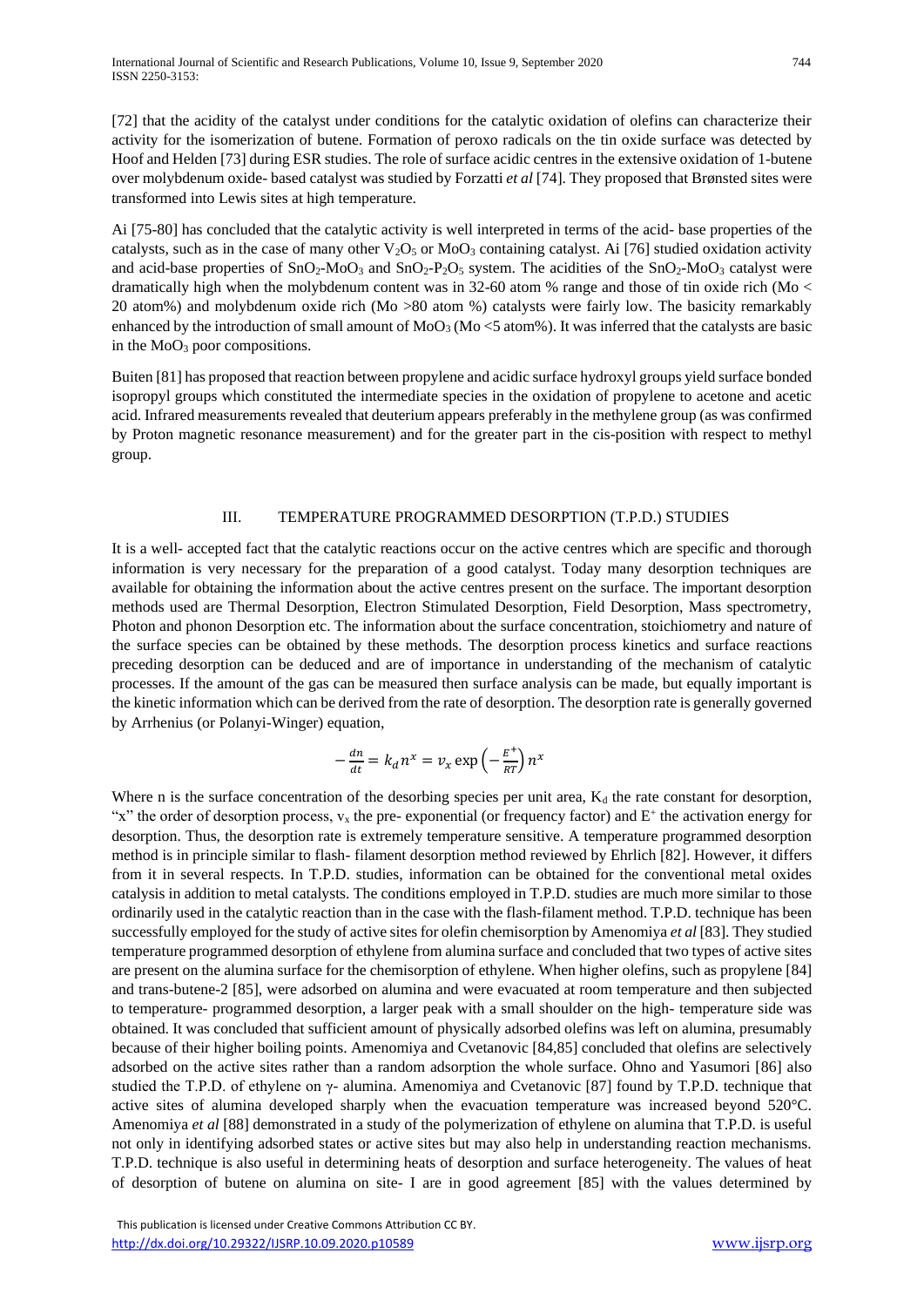conventional desorption methods. The T.P.D. technique is also employed for calculating the activation energy of desorption. Amenomiya *et al* [89] studied the adsorption of ammonia on an alumina catalyst and its effect on the subsequent adsorption of ethylene was studied by flash- desorption technique. It was calculated that activation energy of desorption of ammonia increase from 7 to 18 kcal/mole as the surface coverage decreases from 29 to 1.5%. Finally, they concluded that the active sites for ethylene adsorption do not coincide with the highest energy sites for ammonia adsorption though they were within the distribution range for ammonia. Amenomiya *et al* [84,89] have shown that the peak shapes and desorption temperature peak maximum vary with the amounts of the adsorbed species for the systems propylene- alumina and ammonia- alumina respectively. From the values of  $T_M$ at different  $Q_i$  the surface coverage and the average activation energies of desorption  $E_d$  can be calculated as a function of surface coverage by using equation 2, if the corresponding pre-exponential factors are known.

$$
2\log T_M - \log \beta = \frac{E_d}{2.302RT_M} + \log\left(\frac{E_d}{AR}\right) \cdots \cdots \cdots (2)
$$

Where,  $T_M$  is peak maximum temperature

 $β = heating rate$ 

 $R = R$ ydberg constant

 $E_d$  = Activation energy of desorption

 $A = pre$ - exponential factor.

T.P.D. techniques have been used in the study of surface reactions [88] where Amenomiya *et al* studied the polymerization and hydrogen- deuterium exchange of ethylene on alumina. They concluded that as polymerization proceeds the ethylene peak gradually decrease with the simultaneous increase of the product peak. The position of product peak coincides with that of the second peak in butene desorption. Also, as the reaction proceeds, the front edge of the product peak gradually extends to lower temperatures while the rear edge remains unchanged. Simultaneously, the rear edge of ethylene peak gradually recedes from the high- temperature side. Thus, two molecules of ethylene were polymerised to give butene. Hydrogenation of ethylene on alumina have been reported by several investigators [90-93] at relatively high temperature (between 120°C and 500°C). However, the reactions have been found to occur even at room temperature and T.P.D. technique was used to study the reaction by Amenomiya *et al* [94]. They studied the hydrogenation of ethylene on alumina at low temperature (-20°C to 90°C). The reaction was found to occur at room temperature. Two different types of active sites were found to be present on the surface of alumina for the hydrogenation of ethylene. These were the same sites which were previously found by the same authors to be responsible for chemisorption and polymerization of olefins. However, the hydrogenation was found to occur more readily on the active sites on which chemisorption was weaker while polymerization of ethylene took place preferably on the other site. The surface was found to be heterogeneous as the results of hydrogenation suggested. Rivin and Illinger [95] studied the chemisorption of acetone on carbon blacks by T.P.D. technique. They proposed that chemisorbed molecules were present in a mobile phase and underwent a loss of translational entropy prior to desorption. When acetone was desorbed from the surface only one peak was observed at about 200°C which was resolve by analogue curve generator in four peaks with maxima at 140, 180, 230 and 280°C respectively. The study was also extended to silica gel [96] and the peaks observed were again resolved into four component peaks. Kondo *et al* [97] studied T.P.D. of carbon dioxide on nickel oxide catalyst and the oxidation of carbon monoxide to obtain information on the surface heterogeneity of the catalyst. Two peaks of  $CO_2$  were observed in 80°C-120°C and 300°C-370°C range, with the activation energies of desorption of 8 and 25-27 kcal/mole respectively. From the studies, it was concluded that nickel oxide surface has two kinds of active sites and that the oxidation of CO at low temperature takes place on the stronger sites, characterized by the higher temperature peak of  $CO<sub>2</sub>$ , while the weaker sites were held responsible for the higher temperature reaction. It was also suggested that the stronger sites were composed of relatively labile and weakly bound oxygen atoms and the weaker sites of stable and strongly bound oxygen atoms. The chemisorbed state of oxygen on NiO was studied by Gay [98]. The T.P.D. study was carried out in vacuum when oxygen was adsorbed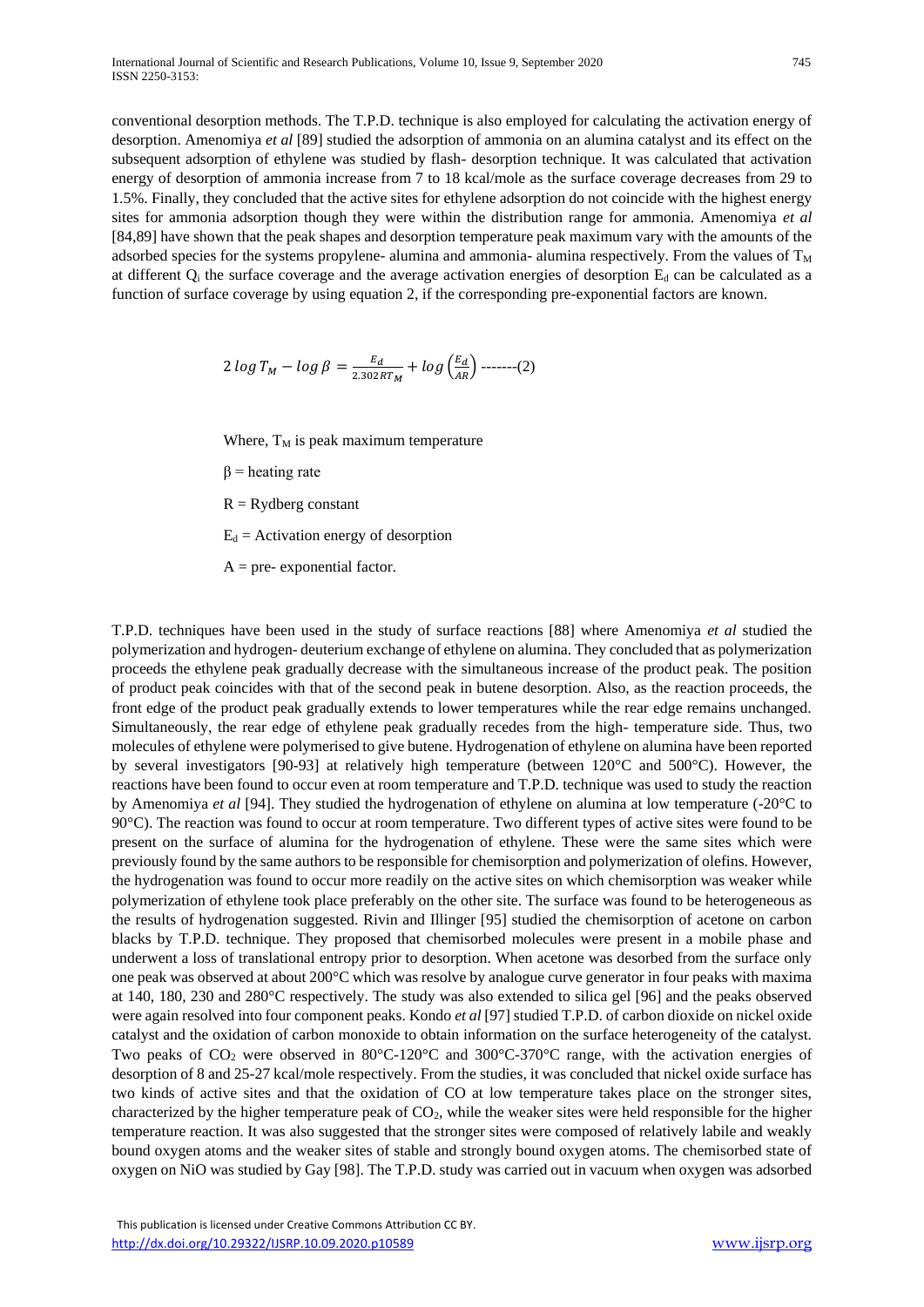at room temperature. T.P.D. study gave two major peaks, at about 70°C and 650°C-750°C respectively while at adsorption temperatures higher than 150°C another type of chemisorption characterized by a peak appearing at 320°C-360°C was obtained.

Desorption of some aliphatic alcohols ( $C_1$ -  $C_8$ ) and fatty acids ( $C_1$ -  $C_5$ ) on a rutile pigment surface was studied by Schreiber and Mackinnon [99]. They found that peak maximum temperatures were shifted to higher temperatures and as the boiling point of alcohol increased, all alcohols gave single peak of similar shape. However, the peak areas markedly decreased as the alkyl group became larger even after the areas were correlated for the sensitivity of detection. This was ascribed to steric barriers due to the adsorbate orientation on the surface. On this basis, the authors were able to calculate the average angle of inclination of the alkyl chain on the surface. Similar steric hindrance was also found for the fatty acids, but two desorption peaks were observed with formic and acetic acid at about 120°C and 290°C. The two peaks of formic acid on titanium dioxide were also observed by Munuera [100], who studied the mechanism of formic acid dehydration on titanium dioxide by I.R., T.P.D. and adsorption measurements during the reaction. Water on titanium dioxide was also investigated by T.P.D. The four peaks appeared at 250°C, 370°C, 400°C and 500°C respectively. From the results, it was concluded that the high temperature decomposition takes place through formate, whereas the low temperature reaction involves the formation of a protonated formic acid molecule. The adsorption of isopropyl alcohol on a zinc oxide catalyst by a T.P.D. technique was investigated by Kolboe [101]. By varying the experimental conditions, purposely such as very slow rate of  $N_2$  (the carrier gas) and heating rate  $4^{\circ}C/\text{min}$  the obtained desorption spectrum indicated the existence of five different groups of adsorption sites. Further, the kinetics of dehydration of isopropyl alcohol on zinc oxide was explained by the same author [102]. Thermo-desorption of methanol, isopropanol, di-isopropyl ether and water were studied on alumina, and studies of benzene on nickel oxide- alumina were made by Yakerson *et al* [103]. They established multiple forms of adsorption and irreversible nature of chemisorption by studying chromatographically the thermo-desorption of methyl and isopropyl alcohols and di-isopropyl ether from alumina surface. On 40% NiO-Al<sub>2</sub>O<sub>3</sub> benzene gave one symmetric peak at 190°C in T.P.D. carried out at a heating rate of 13.6°C/minute suggested that benzene was adsorbed in only one form. No decomposition occurred during adsorption and desorption. On 70% NiO-Al2O<sup>3</sup> catalyst, however, two forms of adsorption were indicated by peaks appearing at 175°C and 321°C respectively. Thermo-desorption of oxygen from powdered transition metal oxide catalyst was studied by Halpern and Germain [104]. The spectra showed a small number of well resolved peaks. One, two or three states of binding were found for oxygen, each population of those states changed with preliminary treatment of the metal oxides. The oxides studied were TiO<sub>2</sub>, V<sub>2</sub>O<sub>5</sub>, Cr<sub>2</sub>O<sub>3</sub>, MnO<sub>2</sub>, Fe<sub>2</sub>O<sub>3</sub>, NiO and ZnO.

## IV. PREFERENTIAL ADSORPTION FROM BINARY LIQUID SOLUTIONS

Temperature programmed desorption technique provides the information about the types of active centres present on the oxide surfaces. Useful information about the nature of the active sites, and their specificity for the adsorption can be easily obtained by the study of the adsorption from carefully selected binary solutions.

Kipling [105], Everett [106], Puri *et al* [107-110], Schay and Nagy [111-114], Goodrich [115] and Aveyard [116], Suri and Ramakrishna [117-121] and Sandle *et al* [122] have contributed a lot on this subject.

It is understood that in adsorption studies from binary liquids, the distinction of soluble and solvent becomes arbitrary and both the solute and the solvent are considered to be also adsorbed and most probably both of these are adsorbed simultaneously. The adsorption isotherms obtained by plotting the change of concentration against the equilibrium concentration is a composite isotherm which is not a true adsorption isotherm of that component when change of concentration is taken into account. The significance of the composite isotherm is shown by deriving an equation to relate the preferential adsorption from a two- component mixture to the actual adsorption of each component. The derivation is based on the assumption that each component of the liquid mixture may be adsorbed at the interface.

When a weight "m" of a solid is brought into contact with  $n_0$  moles of a liquid mixture, the mole fraction of the liquid, changes by  $\Delta x_1^L$  with respect to component 1. This change in concentration is brought about by the transfer of  $n_1$ <sup>S</sup> moles of component 1 and  $n_2$ <sup>S</sup> moles of component 2 onto the surface of unit weight of the solid. At equilibrium the two components consisting of  $n_1$  and  $n_2$  number of moles remain liquid phase and results in mole fraction,  $x_1^L$ , with respect to component 1, the initial mole fraction having been  $x_0$ . Then by using the mass balance, the equation may be written as: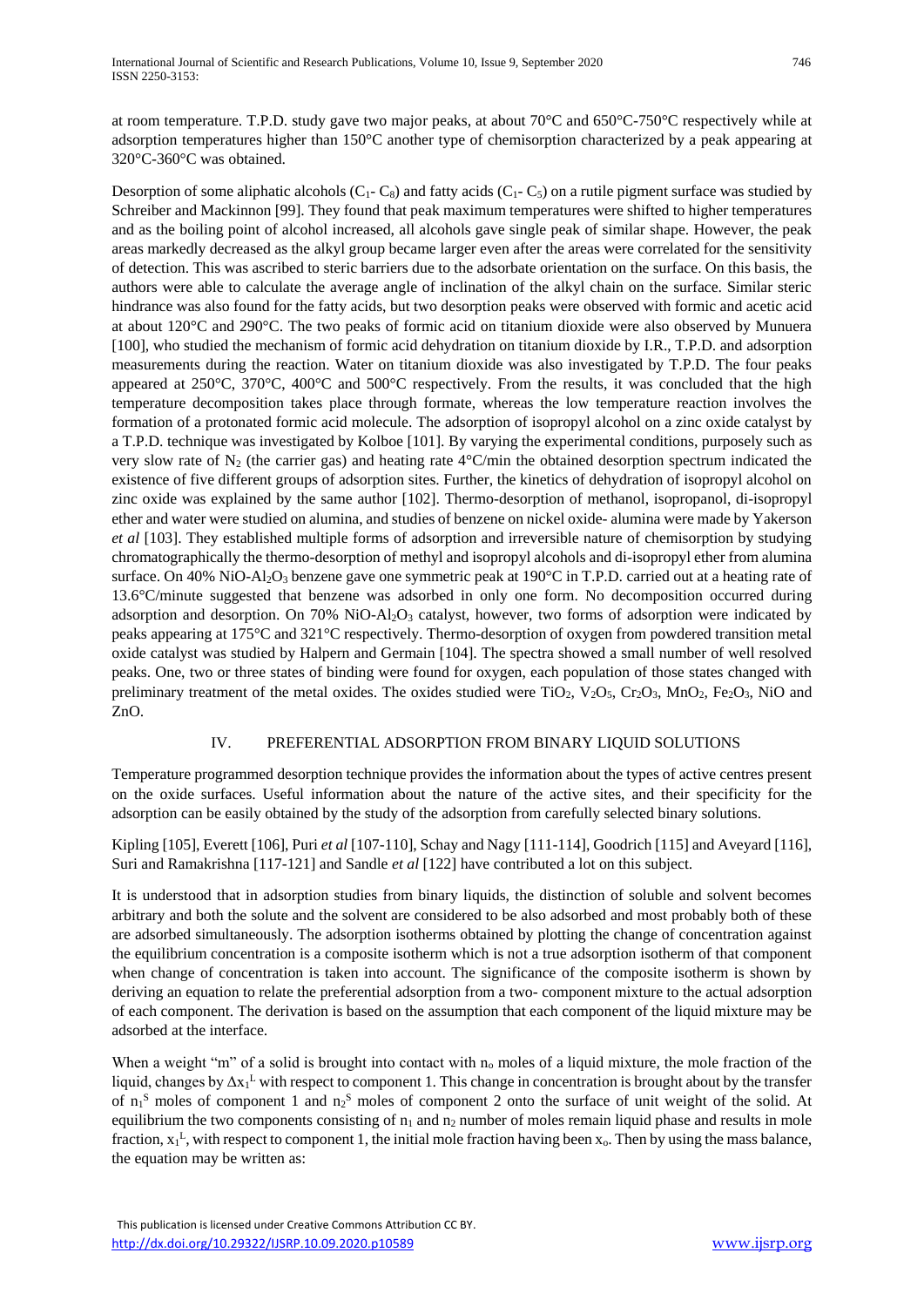$$
n_0 = n_1 + n_2 + n_1^s m + n_2^s m \text{ and}
$$
  
\n
$$
x_0 = \frac{n_1 + n_1^s m}{n_0^s},
$$
  
\n
$$
x_1^L = \frac{n_1}{n_1 + n_2}
$$
  
\n
$$
1 - x_1^L = \frac{n_2}{n_1 + n_2}
$$
  
\n
$$
\cdot x_1^L = (x_0 - x_1^L)
$$
  
\n
$$
= \frac{n_1 + n_1^s m}{n_1 + n_2 + n_1^s m + n_2^s m} - \frac{n_1}{n_1 + n_2}
$$
  
\n
$$
= \frac{n_1^2 + n_1 n_2 + n_1 n_1^s m + n_2 n_1^s m - n_1^2 - n_1 n_1^s m - n_1 n_2^s m}{(n_1 + n_2)(n_1 + n_2 + n_1^s m + n_2^s m)}
$$
  
\n
$$
= \frac{n_2 n_1^s m - n_1 n_2^s m}{(n_1 + n_2)n_0}
$$
  
\n
$$
= \frac{n_0 \Delta x_1^L}{m} = n_1^s (1 - x_1^L) - n_2^s x_1^L
$$
  
\nor 
$$
\frac{n_0 \Delta x_1^L}{m} = n_1^s x_2^L - n_2^s x_1^L
$$

Where  $x_1^L$  and  $x_2^L$  refer to the fractions of component 1 and 2 respectively. The liquid phase. The function  $\frac{n_0 \Delta x_1^L}{n}$  $\frac{1}{m}$ has been plotted as "adsorption" to give composite isotherms which is however, being used most frequently [123]. The plot of  $\Delta x_1^L$  measured experimentally against  $x_1^L$  is the isotherm of concentration change for component 1 i.e., the composite isotherm. This isotherm shows which component is preferentially adsorbed. It has been stressed by many workers that the following factors were attribute to the preferential adsorption:

- 1. The nature and interaction between the molecules of the binary mixtures.
- 2. The mode of orientation of the adsorbed molecules at the surface.
- 3. The thickness of the adsorbed layer.
- 4. The nature of the solid adsorbent surface, the chemical nature of the surface is of prime importance.

The force field is such that preferential adsorption by a solid is appreciably greater than which occurs at other interfaces, but the extent and the sign of the selectivity vary considerably and this is evident when adsorption takes place from a mixture of polar and a relatively non-polar liquid. Alcohol was adsorbed preferentially on silica gel from alcohol and iso- octane [124] and from alcohol and benzene [125-128] mixtures.

In the absence of specific polar groups, the  $\pi$ - electrons of an aromatic system ensure that the aromatic compounds are adsorbed preferentially the corresponding aliphatic compound by polar solids [129-131]. Madan at all [132] have studied the adsorption from benzene and cyclohexane and have shown that the  $\pi$ - electrons cause the preferential adsorption of benzene on the tin oxide surface.

The effect of chemical, geometrical and steric factors was discussed by Zhdanov *et al* [133]. They have studied the benzene- n- hexane system on Linde Molecular Sieve 5A. The interaction between the  $\pi$ - electrons system of the benzene and the ionic lattice of the zeolite is so strong that the n-hexane is completely excluded virtually on the whole range of concentration. Change of temperature and pressures of adsorption from the completely miscible liquids affect the selectivity. The selectivity generally decreases with rise in temperature and with fall in temperature multilayer adsorption is likely to occur as the critical solution temperature is approached. Chopra [134] and Anand [135] have reported the effect of the change of temperature on the change of preference. The effect of pressure on adsorption is of little interest. However, it has been studied by Rosen [136] and shown that the adsorption of acetic acid by charcoal from aqueous solution increased slightly as the external pressure is increased from 1 to 2000 atmospheres. For this, no explanation was put forward.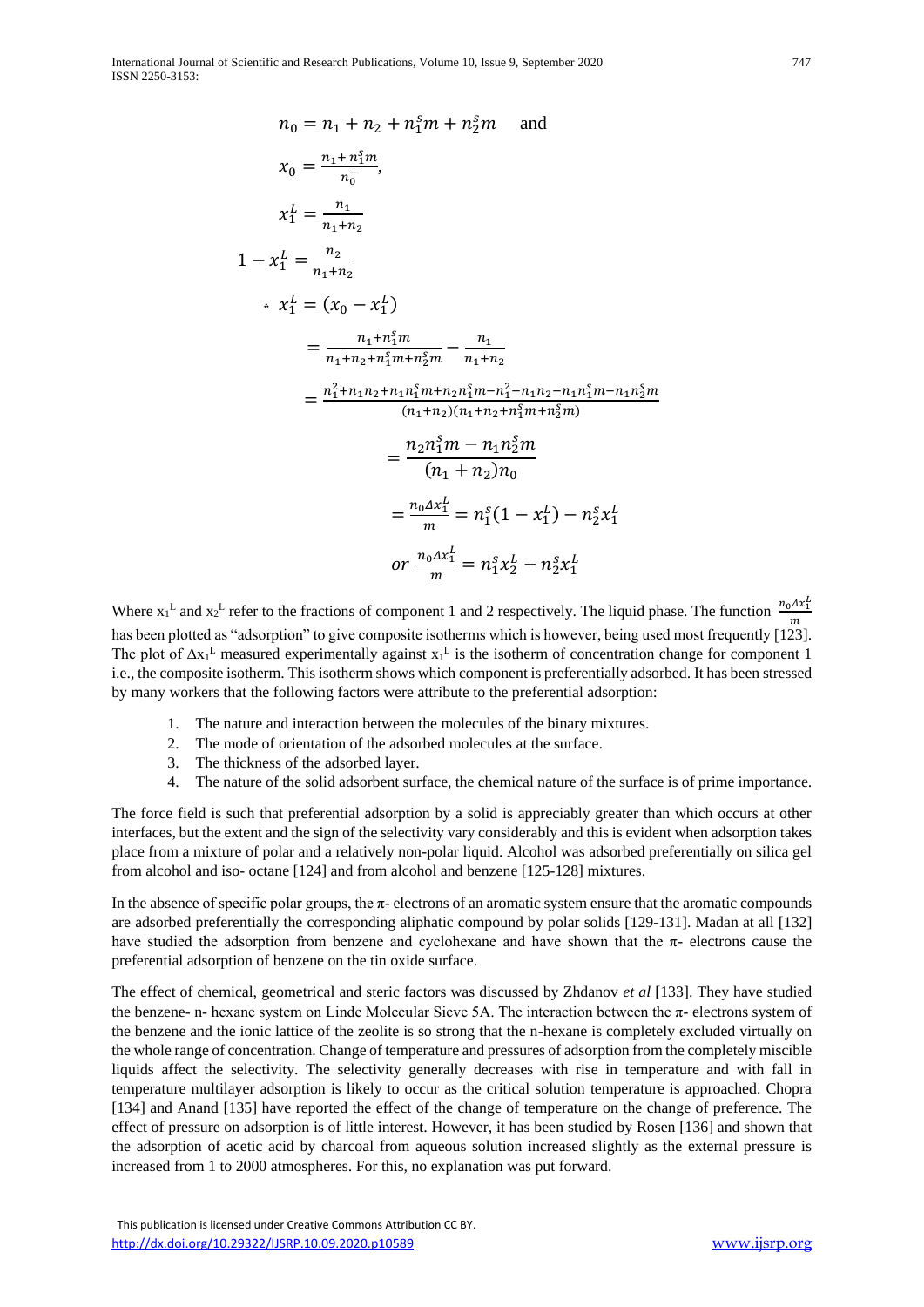Kipling [13], Everett [106,137], Schay-Nagy [111-114], Sircar and Myers and Larinov and Myers [138,139] have put forward the various models for the adsorption phenomenon.

It was proved by Winter [140] that surface heterogeneity in most of the oxide adsorbents is due to the surface oxygen present. Metal oxides prepared by precipitation method [25] have surface hydroxyl groups which on heating lose water and leave different metal oxygen groups which make the oxides non- stoichiometric and changed their adsorption behaviour.

Madan [141] performed the binary liquid adsorption tin oxide gel and tin- oxide precipitates. It was reported that both the tin oxide gel and precipitates preferred alcohol from alcohol- hydrocarbon mixtures which was attributed to acidic nature of oxides and the presence of hydroxyl groups on their surfaces. The surface of the tin oxide precipitate had adsorbed layer which was half molecule thick indicating that the surface has been partially covered while the thickness of the adsorbed layer on tin oxide gel was multimolecular in nature. This was attributed to the reason that tin oxide gel surface had hydroxyl groups profusely on its surface while the extent of abundance on tin- oxide precipitate was lesser. It was also shown [142] that powdered solids have cracks, crevices which result in the formation of a large number of edges and corners as compared to the plane surface. The crevices and cracks hold the physically bonded molecules, more energetically, then the plane surfaces. Surfaces are generally rich in impurities thus chemical heterogeneity is introduced and consequently the adsorption behaviour is changed. In the case of homogeneous surfaces, which can adsorb one component strongly, a U-shaped composite isotherm is obtained. S-shaped composite isotherms are obtained in the case of heterogeneous surfaces, which have affinity for the adsorption of both compounds. Thermodynamic properties of the binary liquid mixtures have also been used to predict the preferentially adsorbed component. Komorov and Ermolenko *et al* [143] have inferred that if the solutions show negative deviation from ideality, the component present in excess, is selectively adsorbed; if the solution shows positive deviation the component present in lower concentration is selectively adsorbed. This was attributed to the escaping tendency of the component in the liquid mixture, especially when it is present in small concentrations thus S-type adsorption isotherms were obtained. A number of workers [144,145] have investigated the effect of porosity on the adsorption of binary liquids. It was inferred that higher the porosity, higher the extent of absorption of the liquid. The effect of hydrogen bonding between the solid and the adsorbent or between the two components of the liquid affect the preference of absorption [146-148].

The literature survey clearly indicates that careful study of absorption from binary solution can provide very useful information about the nature of the surface and the surface-active centres.

# V. THE MÖSSBAUER EFFECT

R.L. Mössbauer first reported the phenomenon in 1958 [149-151]. By Mössbauer effect, it was found possible to evaluate the electron density at each Mössbauer nucleus, which is related to valency of the atom, and to examine the crystal field produced by the neighbouring atoms. Because of the diversity in the applications of Mössbauer spectroscopy the literature is scattered throughout the journals of different disciplines. The literature coverage in "Mössbauer Effect Data Index" is very useful for workers in this field [152,153]. The literature regarding the interest of catalytic chemists has been summarised in recent reviews [154-165] and several other monographs [166,167].

The 119mSn Mössbauer spectra of some inorganic compounds and twenty alloys are given by Hayes [168]. The parameters which are of direct chemical interest such as the isomer shift and the quadrupole splitting are discussed.

Goldanskii [169] has reported that in case of  $SnO<sub>2</sub>$  a polymeric structure exists in which the oxygen forms a distorted octahedron around the metal atom. Herber and Spijkerman [170] have suggested that the small quadrupole splitting observed in this compound arises from this distortion as well as an additional twinning deformation of the octahedron of oxygen ions that surround the tin ion. Mössbauer spectra of a series of molecular Tin (II) oxides, isolated in solid nitrogen at 5K were measured by Bos *et al* [171] and found that for SnO, the Sn 5s population is only slightly less than 2, and predicted a point on the isomer shift against electron density scale in support of that previously obtained from Sn atoms. Donaldson *et al* [172] have reported 119 Sn Mössbauer spectra of the precipitates, obtained when the pH of mixed Sn(II)–Sn(IV) solution was raised. Fabrichnyi *et al* [173] investigated the phase transition of  $VO_2$  doped with 0.16 atom % Sn<sup>4+</sup> by Mössbauer spectroscopy of <sup>119</sup>Sn and hyperfine magnetic fields were observed on <sup>119</sup>Sn nuclei below transition temperature. The tin- 119 Mössbauer studies were extended to iron, manganese and cobalt oxides by Sekizawa *et al* [174]. The tin-119 Mössbauer spectroscopy was also applied to the study of  $VO<sub>2</sub>$ , a compound in which phase transition takes place at 340 K by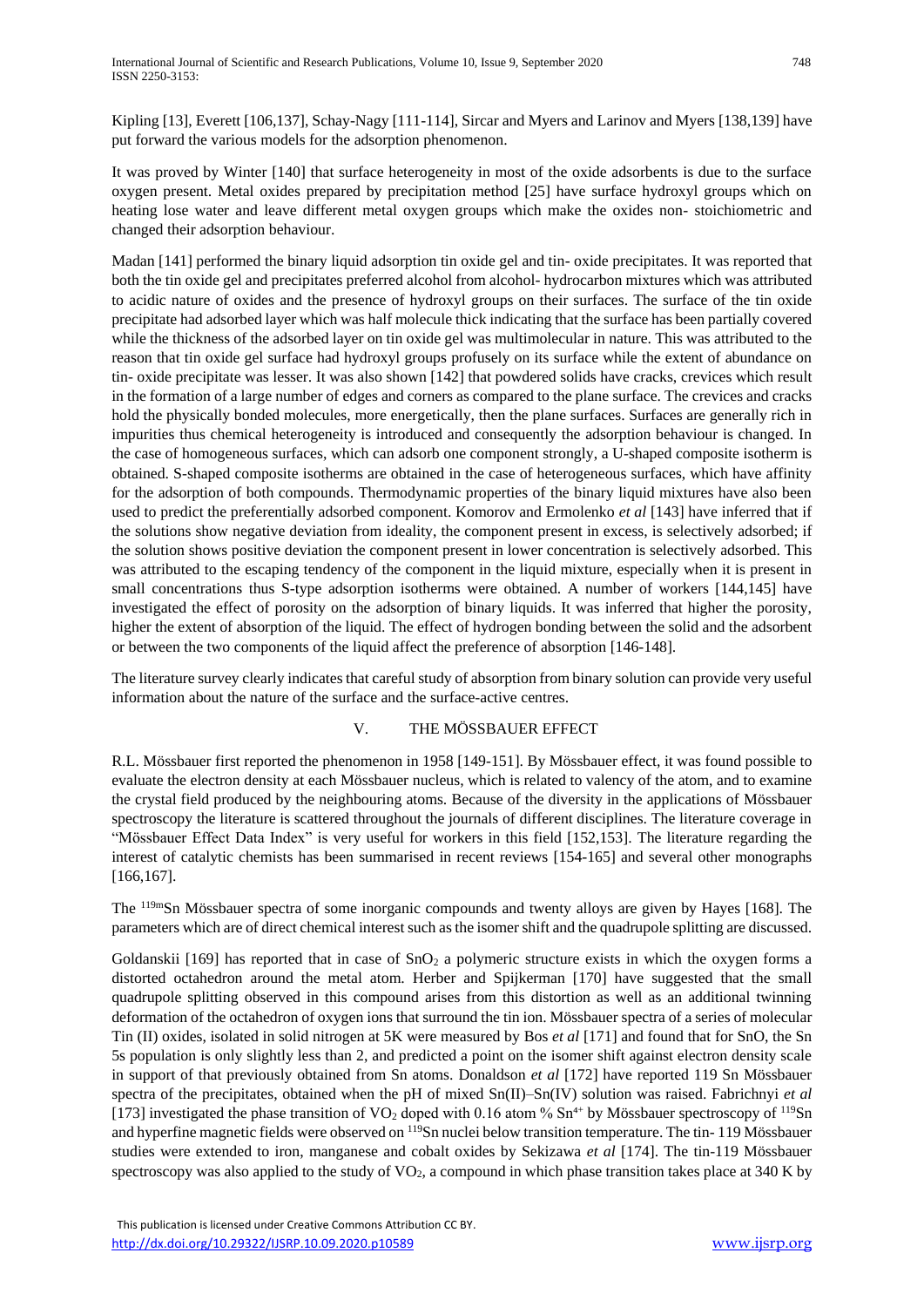Fabrichnyi *et al* [175]. The Mössbauer spectrum consisted of a single line with a positive chemical shift with respect to the emission line of BaSnO<sub>3</sub>. They assumed that addition of tin, because of substitution by  $Sn^{4+}$  of  $V^{4+}$ , liberates some V spins which can form antiferromagnetic pairs and magnetically ordered clusters in the structure of low temperature VO<sub>2</sub>. The Mössbauer spectrum for 119 Sn<sup>4+</sup> antiferromagnetic Cr<sub>2</sub>O<sub>3</sub> was investigated by Miterofanov *et al* [176]. It had same structure as α- Fe<sub>2</sub>O<sub>3</sub>, but different from it in the lower value of magnetic moment of the cations. The activity of mixed lead oxide  $PbO<sub>2</sub>-MO<sub>2</sub> (M=, Ti, Zr)$  catalyst in catalytic oxidation of propylene by NO was reported by Plachinda and Bllourov [177]. The activity was dependent on the bond energy of the oxidizing agent NO with the catalytic surface. The isomer shifts and the line widths were given for the Mössbauer spectra of the Sn<sup>4+</sup> in Pb-SnO, SnO<sub>2</sub> and Pb-Ti-O (containing 3% SnO<sub>2</sub>) catalysts. The <sup>119</sup>Sn Mössbauer spectroscopic studies made by Thornton and Harrison [178] confirmed the partial reduction of the Sn (VI) oxide to Sn (II) species when carbonate species were formed over hydroxylated tin oxide when carbon dioxide was adsorbed over it in the range 320- 618 K. Saraswat *et al* [179] made Mössbauer resonance studies to rule out the formation of any form of known oxyhydroxide in ferric oxide hydrate gel. A multicomponent molybdate catalyst was studied by Prasad Rao and Menon [180] using Mössbauer spectroscopy with <sup>57</sup>Co as a source. After use the valency of iron in  $Fe<sub>2</sub>(MoO<sub>4</sub>)<sub>3</sub>$  and FeMoO<sub>4</sub> reported was +3 and +2 respectively.

Antimony-121 spectra of U-Sb oxides are reported by Birchall and Sleight [181]. The antimony-121 Mössbauer investigations on Sn-Sb were also reported by Suzdalev *et al* [182].

Birchall *et al* [183] investigated the  $Sn_{1-x}$  Sb<sub>x</sub>O<sub>2</sub> system by Mössbauer spectroscopy by means of <sup>119</sup>Sn and <sup>121</sup>Sb. The presence of an unresolved quadrupole splitting was confirmed in  $SnO<sub>2</sub>$ . The oxidation states of Sn and Sb found were IV and V respectively. It was also reported that as the antimony content increases, the <sup>119</sup>Sn isomer shift and electron density at the tin nucleus is also increased, as expected, for a conduction band composed largely of Sn 5S orbitals. Portefaix *et al* [184] investigated mixed oxides of tin and antimony by Mössbauer spectroscopy as a function of function of composition and firing temperature. They found that at low calcination temperatures antimony was present as  $Sb^{5+}$  dissolved in the  $SnO_2$  lattice at 5 atoms % antimony and a mixture of  $Sb^{5+}$  and  $Sb^{3+}$ at higher concentrations. They also reported that only small variations of the nuclear Gamma ray parameters were observed up to antimony content of 10%. They did not observe any unreduced species. Boudeville *et al* [41] have also reported in the Mössbauer studies performed on their samples that tin underwent no detectable reduction due to charge compensation resulting from antimony (V) incorporation into the tin oxide matrix.

In the light of solid solution study Karasev *et al* [185] investigated SnO<sub>2</sub>-MoO<sub>3</sub> system. The absorber was maintained at 78 and 300 K. The isomer shift with respect to SnO<sub>2</sub> at 300 K reported was 0.00 mm/sec. The tin-119 Mössbauer parameters of MoO3, SnO2, Cr2O3, V2O5, NiO with tin oxide were also reported by Karasev *et al* [186].

Skalkina *et al* [187] found that a correlation exists between the Mössbauer parameters, for example, isomer shift and quadrupole splitting vs. catalytic activity of different catalysts, such as Fe (III) and Sn (IV) oxides with the oxides of molybdenum, antimony and chromium for oxidative ammonolysis of propylene. It was concluded that the immediate surrounding of iron or tin ions in the catalysts determine the selectivity of the catalyst in the reaction. The values of quadrupole splitting for  $SnO_2$ -  $MoO_3$ ,  $SnO_2$ - $Sb_2O_4$  and  $SnO_2$ -  $Fe_2O_3$  catalysts system reported were 2.04, 1.92 and 2.12 mm/sec respectively. Firsova *et al* [188] in their studies reported that Mössbauer spectroscopy proved that propylene and acrolein form surface compounds during chemisorption Sn-Mo-O films. The compounds are bound to the tin ions via oxygen causing the reduction of originally tin (IV) to tin (II). They reported that since an analogous reduction of tin (IV) is not observed during an adsorption of propylene and acrolein on pure tin oxide, so they presumed that the presence of molybdenum ions was responsible for the observed phenomenon.

Berry and Maddock [189] also reported the tin-119 Mössbauer investigation  $Sn_{1-x}Sb_xO_2$  (x = 0.01- 0.10) system calcined at 600°C. The Mössbauer parameters constantly and steadily departed from those of stannic oxide but provided no localized tin (II).

## VI. CATALYTIC OXIDATION STUDIES

Oxidation of methanol over mixed oxides has been a subject of several investigations. A number of workers have tried the air-methanol oxidation to formaldehyde over  $MoO<sub>3</sub>-Fe<sub>2</sub>O<sub>3</sub>$ ,  $MoO<sub>3</sub>-V<sub>2</sub>O<sub>5</sub>$ ,  $MoO<sub>3</sub>-Cr<sub>2</sub>O<sub>3</sub>$  based metal oxide combinations and other catalysts [190-203]. Effort has been made to understand the exact route for the oxidation of methanol. The nature of active sites on the Fe<sub>2</sub>O<sub>3</sub>-MoO<sub>3</sub> catalyst for the methanol oxidation is studied by Jirů *et al* [192]. The effect of water on the catalytic oxidation of methanol to formaldehyde was studied by Pernicone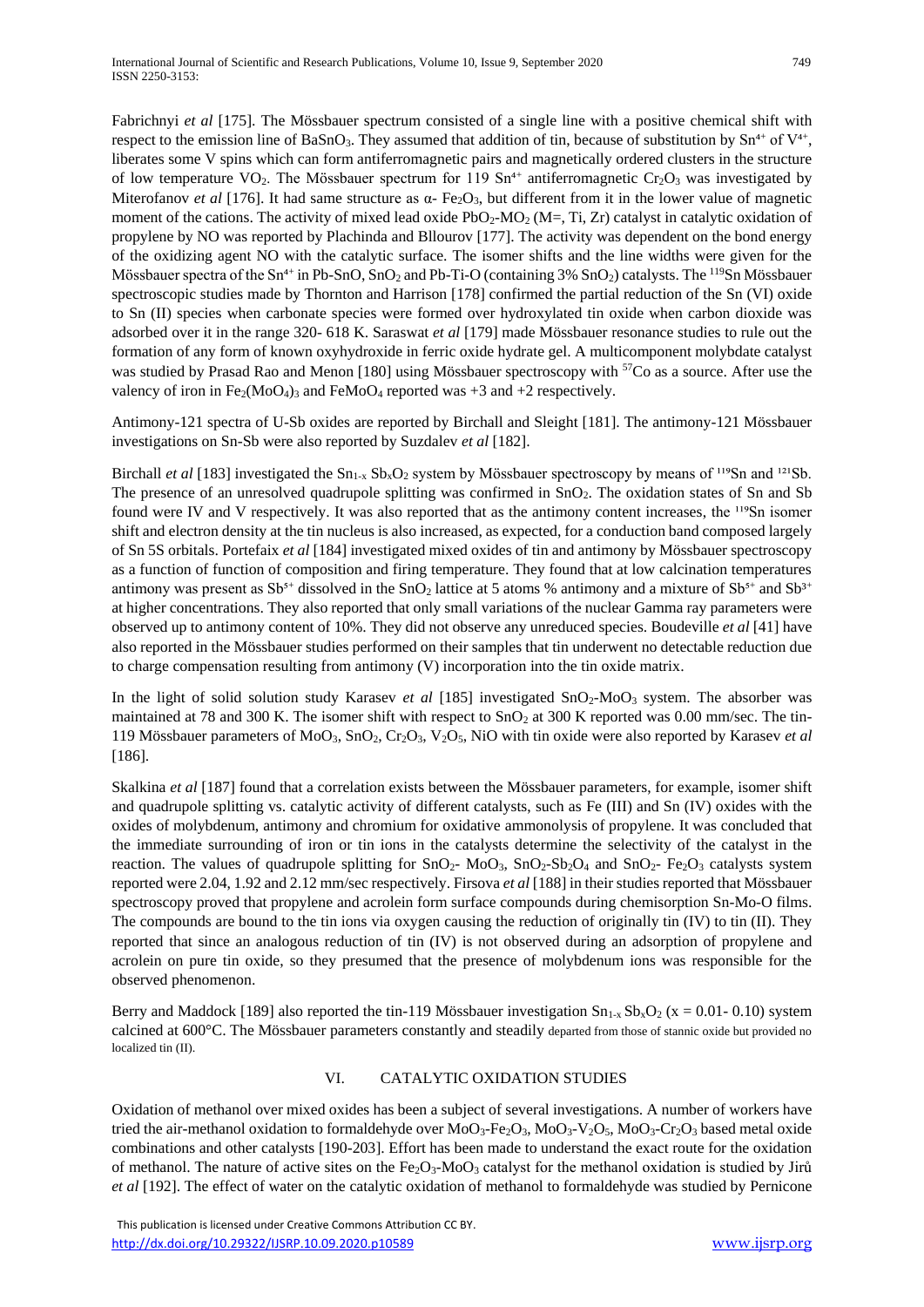*et al* [204]. They inferred that water is more basic than methanol and this gets adsorbed over catalyst and inhibits the reaction.

Greco and Soldano [205] and Boreskov *et al* [206] used  $Fe<sub>2</sub>(MoO<sub>4</sub>)<sub>3</sub>$  with MoO<sub>3</sub> to oxidize methanol to formaldehyde. The nature of the active component in  $Fe<sub>2</sub>O<sub>3</sub>$ -MoO<sub>3</sub> catalyst was investigated by Trifiro *et al* [207] and concluded that ferric molybdate is the most reactive component. It was proposed that the iron in ferric molybdate seems to act as the transfer agent of oxygen and water between the surface and the gas phase. X-ray structure study of MoO<sub>3</sub>- Fe<sub>2</sub>(MoO<sub>4</sub>)<sub>3</sub> catalyst used for or methanol oxidation was made by Fagherazzi and Pernicone [208]. The oxidation of methanol on molybdenum trioxide, with its lattice oxygen only, was investigated by Novakova *et al* [209]. The change of oxidation mechanism due to lowering of the valence of Mo<sup>6+</sup> to Mo4+ was suggested. Oxidation of methanol in gaseous phase and in the presence of oxygen to formaldehyde was studied by Boreskov [210]. Formation of CO was explained as a result of consecutive reaction. No  $O_2$  or  $H_2$ were found in gaseous product which were attributed to the non- existence of dehydrogenation step. The reactivity of lattice oxygen and catalytic activity of MoO<sub>3</sub> as oxidation catalyst were correlated according to the strength of lattice oxygen bond [210-213].

The importance of spinel formation of some mixed oxide catalysts involved in methanol synthesis stressed [214, 215]. The oxidation of methanol on pure Fe<sub>2</sub>O<sub>3</sub> at 220<sup>o</sup>C was compared with the oxidation of methanol on MoO<sub>3</sub> and Mo<sup>6+</sup>Fe<sup>3+</sup>O by Novakova *et al* [199]. The mechanism of methanol oxidation to formaldehyde over MoO<sub>3</sub>-Fe2(MoO4)<sup>3</sup> catalyst was investigated kinetically by Pernicone *et al* [198]. Water inhibited the reaction rate. The rate determining step was proposed to be the desorption of the products. Kinetics of the vapour phase oxidation of methyl alcohol on  $V_2O_5$ -Mo $O_3$  catalyst was studied by Mann and Dosi [202] between 250 and 530°C. The maximum yield (more than 90%) of formaldehyde (100% selectivity) was obtained at 466°C containing 8% methanol in the feed and rate expression was deduced. Tarama *et al* [216] studied the structure of the catalyst of  $V<sub>2</sub>O<sub>5</sub>$ -MoO<sub>3</sub> by X-ray, infrared, ESR and magnetic susceptibility measurements and found that MoO<sub>3</sub> had promotional action on  $V_2O_5$  for oxidation reaction. The investigations of catalytic activities of  $V_2O_5$ - NiO,  $V_2O_5$ - $Fe<sub>2</sub>O<sub>3</sub>$  and  $V<sub>2</sub>O<sub>5</sub> - Cr<sub>2</sub>O<sub>4</sub>$  systems in the reactions of methanol oxidation to formaldehyde showed much higher selectivities for mixed oxides than pure oxides [203]. The highest yield for formaldehyde was obtained for catalysts with atomic ratios V/Me = 1. Infrared spectra were taken of the 1:1 catalyst before and after 2 hours of methanol oxidation at  $410^{\circ}$ C and showed different stabilities of V=O bond. The resulting structure modifications were most significant in the Me-O bond region. Bliznakov *et al* [217] studied tungstates of metals of the IV period with regard to their catalytic activity of methanol oxidation to formaldehyde. The highest reactivity was found for ferric tungstates; however, their reactivity was much lower than that of ferric molybdates. Partial oxidation of methanol in iron- molybdenum oxide catalyst was studied by Edwards *et al* [218]. The results suggested that OCH<sub>3</sub> on the surface play an important role in the reaction sequence.

## Ai [219-224] studied the following oxides:

 $MO_3$ -TiO<sub>2</sub>,  $Mo_3$ -Fe<sub>2</sub>O<sub>3</sub>,  $Mo_3$ -SnO<sub>2</sub>,  $Mo_3$ -P<sub>2</sub>O<sub>5</sub>,  $Mo_3$ -Bi<sub>2</sub>O<sub>3</sub>, P<sub>2</sub>O<sub>5</sub>, V<sub>2</sub>O<sub>5</sub>-MoO<sub>3</sub>, WO<sub>3</sub> and V<sub>2</sub>O<sub>5</sub> based oxides,  $SnO<sub>2</sub>-K<sub>2</sub>O<sub>3</sub>$ ,  $Co<sub>3</sub>O<sub>4</sub>-K<sub>2</sub>O$ ,  $Bi<sub>2</sub>O<sub>3</sub>-X<sub>n</sub>O<sub>m</sub>$  (X = P, Mo, W, V and S). An attempt was made to correlate the catalytic activity with the surface activity but no clear relationship is observed. Ai [219] also observed that Sn/Mo  $=$  (70/30) is highly acidic and, as a result, very active in the oxidation of methanol, but catalyses the formation of formic acid and methyl formate. It was considered that when the acidic property of a catalyst is too high, the formaldehyde product, which is an electron- donating (basic) compound, is activated by the acidic sites and, then oxidized to formic acid. A mechanism as shown below was given by Ai [219] for the oxidation of methanol to formic acid and  $CO<sub>2</sub>$ :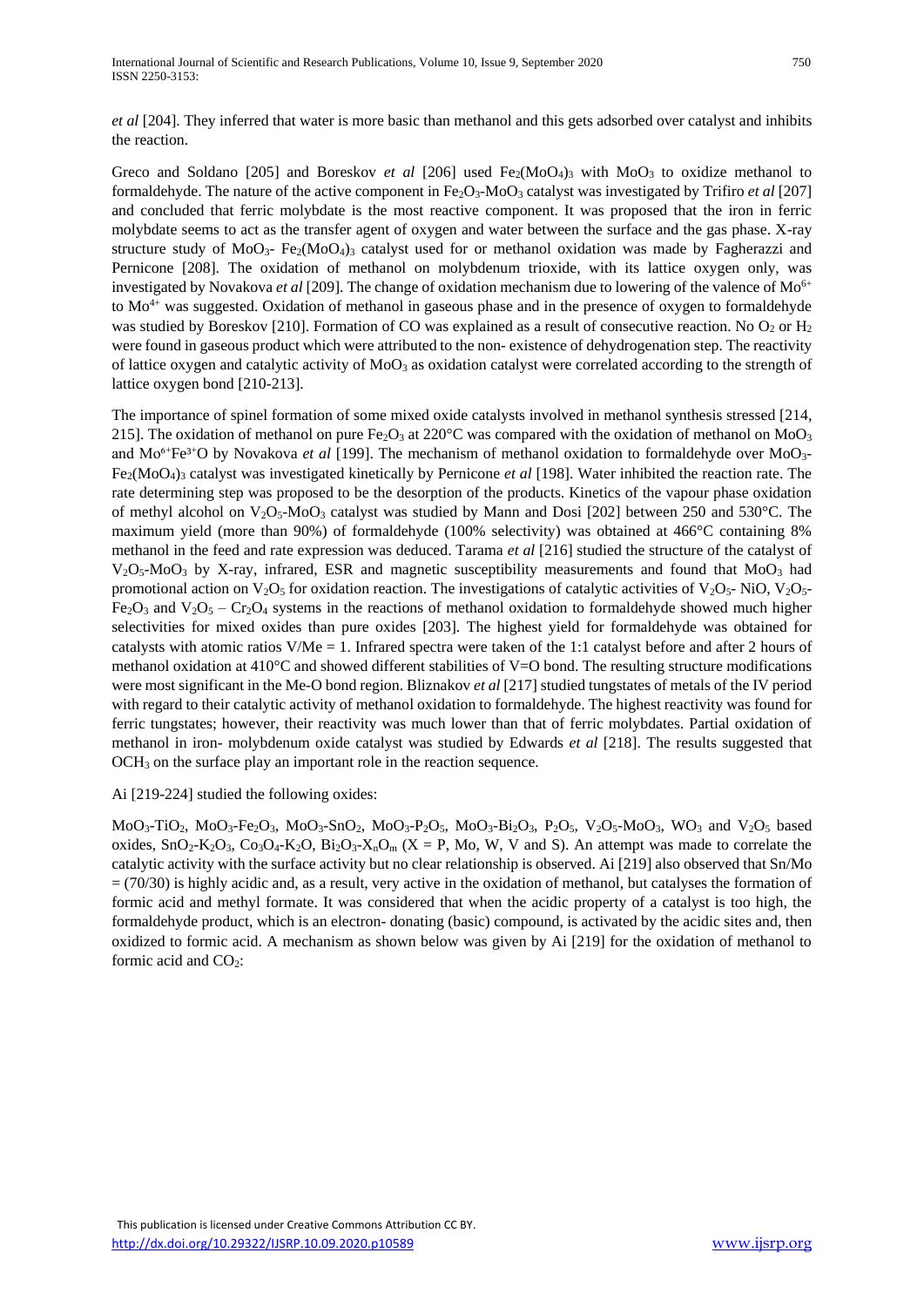

Mars and Krevelen [225] have proposed the following reaction mechanism:

nCH<sub>3</sub>OH + S<sub>ox</sub> 
$$
\xrightarrow{K_1}
$$
 HCHO (g) + H<sub>2</sub>O (g) + S<sub>red</sub> ----(1)  
n.O<sub>2</sub> (g) + S<sub>red</sub>  $\xrightarrow{K_2}$  S<sub>ox</sub> ----(2)

Trifiro and Pasquon [194] have studied a number of mixed oxides of tin, antimony and molybdenum. In the oxidation of methanol on  $SnO_2-Sb_2O_3$ , carbon dioxide was essentially obtained while on MoO<sub>3</sub> at T< 350°C selectively for formaldehyde was obtained higher than 80% [226-228]. They classified the metal oxides in two groups:

- i. Metal- oxide double bond character (M=O)
- ii. Metal- oxide single bond character (-M-O-)

Thus, MoO<sub>3</sub> was placed in category (i) while  $SnO_2-Sb_2O_3$  was placed in category (ii). Thus, the catalytic oxidation of methanol over Sn-Sb and Sn-Mo oxides along with pure oxides i.e.  $SnO<sub>2</sub>, Sp<sub>2</sub>O<sub>5</sub>$  and MoO<sub>3</sub> for the comparison was performed. Thus, the activities were compared with respect to the composition of the oxide catalyst of tinantimony and tin-molybdenum for the oxidation of methanol.

#### VII. CONCLUSION

The review shows that the tin- antimony and tin- molybdenum oxides have been widely used as industrial catalysts. The catalytic activity of these oxides has been shown to alter with the variation of the methods of preparation and activation temperature. Scattered attempts have been made on correlating the catalytic activity with the nature of the surface- active centres, but there is no comprehensive work available where different compositions and the surface physio- chemical and catalytic properties investigated.

The surface physico-chemical properties such as surface area, surface excess oxygen, solid state nature, and surface morphology of the different samples have been reported.

It is already mentioned that tin- antimony and tin- molybdenum oxides are very important oxidative dehydrogenation and oxidation catalysts. Not much information is available in the literature on T.P.D. (Temperature Programed Desorption) studies. The T.P.D. studies on Alumina, Nickel Oxide, TiO2 with reference to active sites and chemisorption are reviewed

It was also seen that the study of the preferential adsorption of the binary liquid mixtures of the non- electrolytes provides useful information regarding the nature of the surface. The preferential adsorption studies of the binary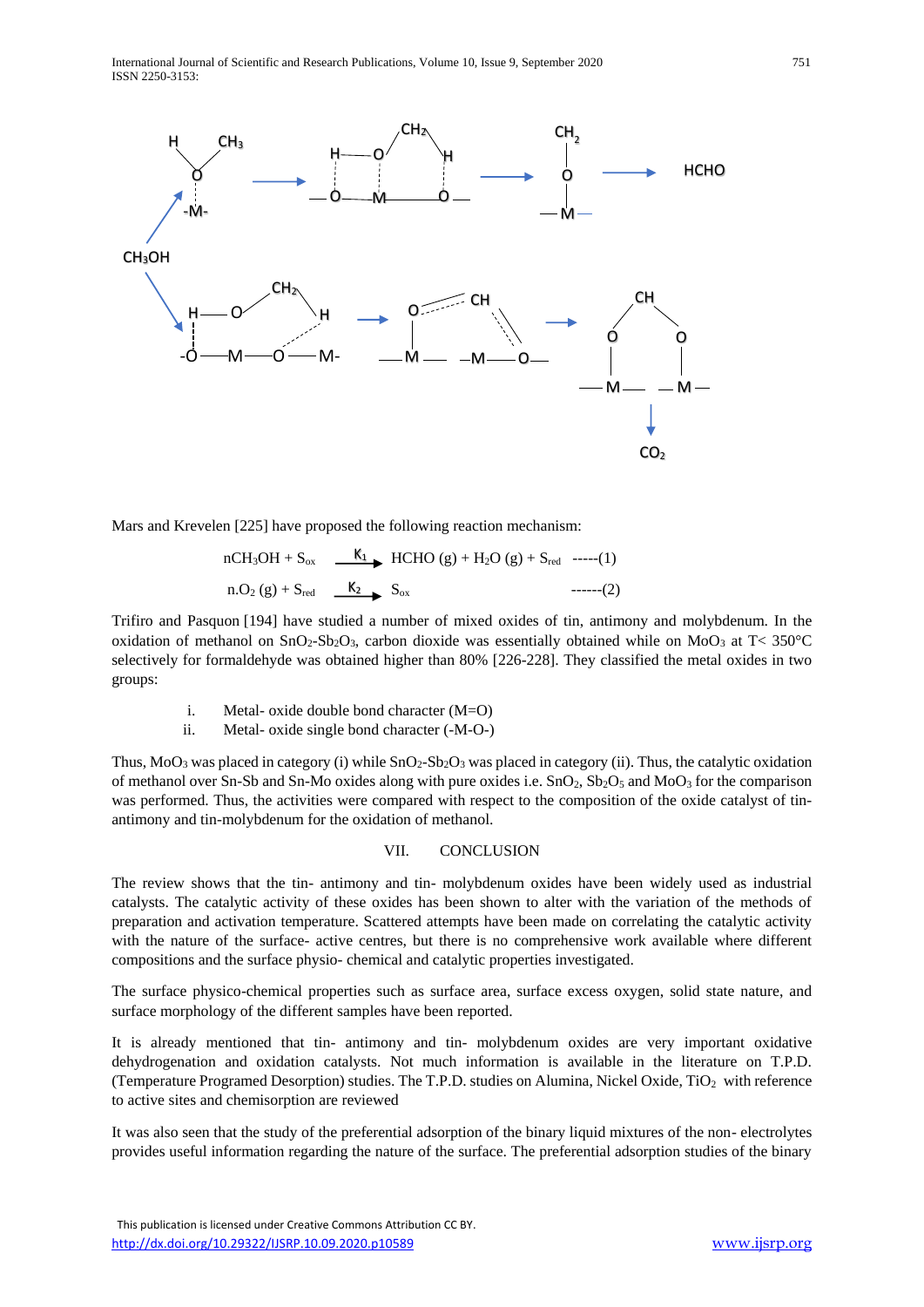solutions like methanol + benzene etc. are, the nature and interaction between the molecules of the binary mixtures are reviewed.

The 119mSn Mössbauer spectra of some inorganic compounds and twenty alloys are given by Hayes [229]. The parameters which are of direct chemical interest such as the isomer shift and the quadrupole splitting are reported and discussed in order to highlight the nature of the active centres present on the surface of both the oxide systems,. Goldanskii [230] has reported that in case of  $SnO<sub>2</sub>$  a polymeric structure exists in which the oxygen forms a distorted octahedron around the metal atom. In the course of investigations, it was seen that tin was present as  $Sn^{4+}$ . No spectra corresponding to  $Sn^{2+}$  were obtained. By increasing the concentration of molybdenum S- electron density at the tin- nucleus increased.

Oxidation of methanol over mixed oxides has been a subject of several investigations. Not much information on the oxidation of methanol over mixed and pure oxides of Tin-Antimony are reported but a number of workers have tried the air-methanol oxidation to formaldehyde over  $MoO<sub>3</sub>-Fe<sub>2</sub>O<sub>3</sub>$ ,  $MoO<sub>3</sub>-V<sub>2</sub>O<sub>5</sub>$ ,  $MoO<sub>3</sub>-Cr<sub>2</sub>O<sub>3</sub>$  based metal oxide combinations and other catalysts. The other studies indicated that ferric molybdate is the most reactive component in  $Fe<sub>2</sub>O<sub>3</sub>$ -MO<sub>3</sub> catalyst. The review indicated that the iron in ferric molybdate seems to act as the transfer agent of oxygen and water between the surface and the gas phase. Similar studies are also reported on other catalysts made of mixed and pure forms of metal oxides.

#### ACKNOWLEDGEMENT

The authors are thankful to the Indian Institute of Technology, Delhi (I.I.T. Delhi) for providing the facilities for conducting the studies.

#### **REFERENCES**

[1] Taylor, H.S., Proc. Roy. Soc. Ser A, 108, 105 (1925).

[2] Taylor, H.S., J. Phys. Chem. 30, 145 (1926).

- [3] Coenen, J.W.E., van Meerten, R.E.C. and Rijnen, H.T., Proc. 5th Intern. Congr. Catalysis. Palm Beach Fla 1972, 1, 671 (1973).
- [4] Kokes, R.J., (F. Basolo and R.L. Burwell Jr., Editors), "Catalysis- Progress in Research" pp75, Plenum, New York, (1973).

[5] Cimino, A. and Pepe, F., J. Catalysis, 25, 362 (1972).

[6] Cimino, A., Pepe, F. And Schiavello, M., Proc. 5th Intern. Congr. Catalysis, Palm Beach. Fla, 1972, 1, 125 (1973).

[7] Stone, F.S. and Vickerman, J.C., Z. Naturforsch 24, 1415 (1969).

[8] Pepe, F. And Stone, F.S., Proc. 5th Intern Congr. Catalysis, Palm Beach, Fla, 1972, 1, 137 (1973).

[9] Marcilly, C. and Delmon, B., J. Catalysis 24, 336 (1972).

[10] Poole, C.P. Jr. and Mac Iver, D.S., "Advance in Catalysis" 17, 224 (1967).

[11] Burwell, R.J. Jr., Haller, G.L., Taylor, K.C. and Read, J.F., "Advances in Catalysis", 20, 1 (1969).

[12] Emmett, P.H., "Catalysis" Vol. 1-7 Rheinhold New York (1954-1960).

[13] Kipling, J.J., "Adsorption from Solutions of Non-Electrolytes" Academic Press, (1965).

[14] Kiselev, A.V. and Lygin, V.I., "Infrared Spectra of Surface Compounds" Keter Publishing House Jerusalem Ltd., (1973).

[15] Little, L.H., "Infrared Spectra of Adsorbed Species" Academic Press New York, (1965).

[16] Edward, G. Brane Jr. (Editors) "Applied Spectroscopy Review" Marcel Dekker Inc. New York, (1968).

[17] Various Editorial Boards "Advances in Catalysis" Vol. 1-28, Academic Press, New York, (1948-1979).

[18] Heinemann, H. and Carberry, J.J. (Editors) "Catalysis Reviews" Vol. 1-10 (1965-1975). Marcel Dekker, Inc. New York.

19. (a) Anderson, R.N. (Editor) "Experimental Methods in Catalytic Research "Vol.1, (1968) Academic Press, New York.; (b) Anderson, R.B. and Dawson, P.T. "Experimental Methods in Catalytic Research" Vol.2 and 3 Academic Press, New York.

[20] Balandin, A.A., Bielanski, A., Boreskov, G.K., Bretsznajder, S., Dubinin, M.M., Trzebiatowska, B.J., Klabunonvskii, E.I., Sokalski, Z., Treszczanowicz, E., Trzebiatowski, W., Vasyunina, N.A., Yatsimirskii, K.B. "Catalysis and Chemical Kinetics", Academic Press Inc. New York, 1964.

[21] Emmett, P.H. (Editor) "Catalysis" 1, (1954), Reinhold, New York.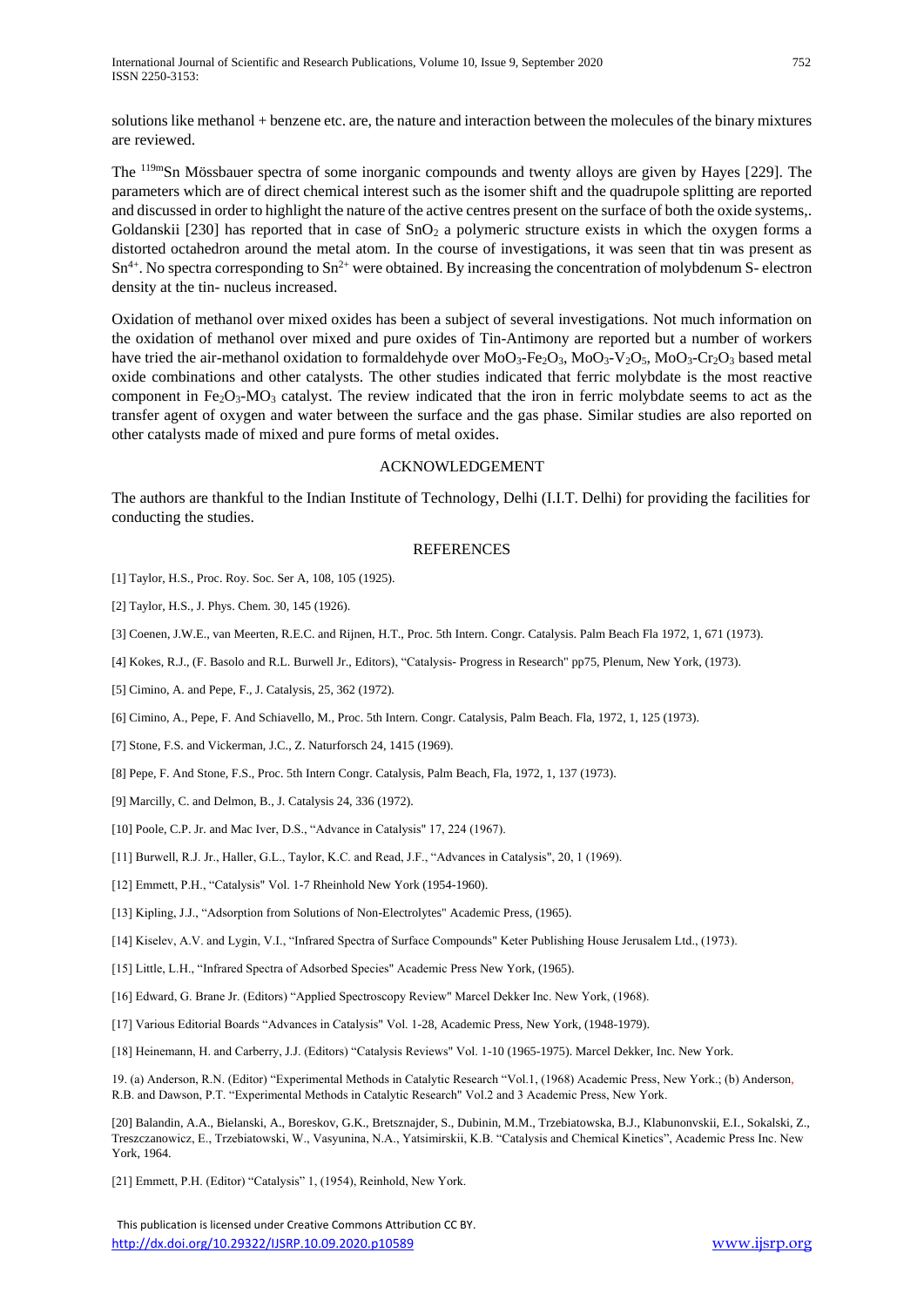- [22] Trimm, D.L. and Gabbay, D.S., Trans. Faraday Soc.67,2782 (1971).
- [23] Moro- Oka, Y., Tan, S. and Ozaki, A., J. Catalysis 12, 291 (1968).

[24] (a) Smidt, J., Hafner, W., Jira, R., Sedlmeier, J., Sieber, R., Ruttinger, R. and Kojer, H., Angew. Chem. 71, 176 (1959).; (b) Smidt, J., Hafner, W., Jira, R., Sieber, R., Sedlmeier, J. and Sabel, A., Angew. Chem. 74, 93 (1962).

- [25] Boehm, H.P., "Advances in Catalysis" 16, 179 (1966).
- [26] Deren, J. and Haber, J. Zesz. Nauk. Akad. Gorn. Hutn. Krakowio Ceram. 13, 19 (1969).
- [27] Wakabayashi, K., Kamiya, K. and Ohta, N., Bull. Chem. Soc. Jap. 40(2), 2172 (1967).
- [28] Hernimann, H.J., Pyke, D.R. and Reid, R., J. Catalysis 58, 68 (1979).
- [29] Lazukin, V.I., Belousov, W.M. and Rubanik, M., Uk. Khim. Zh. 32, 231 (1966).
- [30] Godin, G.W., Mc Cain, C.C., and Porter, E.A., "Proc. 4th Intern. Congr. On Catalysis", Moscow, 1968, 1, 271 (1971).
- [31] Sala, F. and Trifiro, F., J. Catalysis 34, 68 (1974).
- [32] Roginskaya, Y.E., Dulin, D.A., Stroeva, S.S., Kul'kova, N.V., and Gel'bshtein, A.J., Kinet. Katal. 9, 1143 (1968).

[33] Lazukin, V.I., Rubanik. M.Ya., Zhigailo, Ya.V., and Kurganov, A.A., Katal. Katal, Akad. Nauk. Ykr. S.S.S.R., Respub Mezhredom. Sb No.3, 54-65 (1967).

- [34] Bakshi, Yu. M., Gur'yanova, R.N., Mal'yan, A.N., and Gel'bshtein, A.I., Neftekhimiya 7(4), 537 (1967).
- [35] Sala, F. and Trifiro, F., J. Catalysts 41, 1 (1976).
- [36] Trifiro, F. and Pasquon, I., Chimica Industria 52, 228 (1970).
- [37] Trifiro, F., Villa, P.L. and Pasquon, I., Chimica Industria 52, 857 (1970).
- [38] Trifiro, F., Lambri, C. and Pasquon, I., Chimica Industria 53, 339 (1971).
- [39] Irving Elizabeth, A., and Taylor, D., J.C.S. Faraday I, 74, 206 (1978).
- [40] Irving, Elizabeth, A. and Taylor, D., J.C.S. Faraday I 74, 1590 (1978).
- [41] Boudeville, Y., Figueras, F., Forissier, M., Portefaix, J.L. and Ve'drine, J.C., J. Catalysis 58, 52 (1979).
- [42] Cross, Y.M. and Pyke, D.R., J. Catalysis 58, 61 (1979).
- [43] Chopra, B., Sandle, N.K., and Ramakrishna V. Z. Anorg. Allg. Chem. 376(1), 107 (1970).
- [44] Tan, S., Moro- Oka, Y. and Ozaki, A., J. Catalysis 17, 132 (1970).
- [45] Moro- Oka, Y., Tan, S. and Ozaki, A., Bull. Chem. Soc. Jap. 41, 2820 (1968).
- [46] Buiten, J., J. Catalysis 10, 188 (1968).
- [47] Doyle, W.P. and Forbes, F.J., J. Inorg. Nucl. Chem. 27, 1271 (1965).
- [48] Lazukin, V.I. and Rubanik, M. Ya., Katal. Katal. Akad. Nauk. Ukr. S.S.R., Respub. Mezhvedom Sb No.2, 50 (1966).
- [49] Moro- Oka, Y., Takita, Y. and Ozaki, A., J. Catalysis, 23, 183 (1971).
- [50] Moro- Oka, Y., Tan, S. and Ozaki, A., J. Catalysis, 17, 125 (1970).
- [51] Batist, Ph.A., van de Moesdij K.C.G.M., Matsura, I. and Schuit, G.C.A., J. Catalysis 20, 40 (1971).
- [52] Vadekar, M. and Pasternak, I.S., Can. J. Chem. Eng. 48(2), 216 (1970).
- [53] Imperial Chemical Industries Ltd., Fr. 1, 550, 127 (1969).
- [54] Maslyanskii, G.N. and Bursian, N.R., J. Gen. Chem. (USSR) 17, 208 (1947).
- [55] Givaudon, J., Nagelstein, E., and Leygoine, R., J. Chim. Phys. 47, 304 (1950).
- [56] Dickinson, E.J., Trans. Faraday Soc. 40, 70 (1944).
- [57] Mellor, S.D., Rooney, J.J. and Wells, P.B., J. Catalysis 4, 632 (1965).
- [58] Flockhart, B.D. and Pink, R.C., J. Catalysis 4, 90 (1965).
- [59] Uchijima Toshio, Takahashi, M. and Yoneda, Y., J. Catalysis. 9, 403 (1967).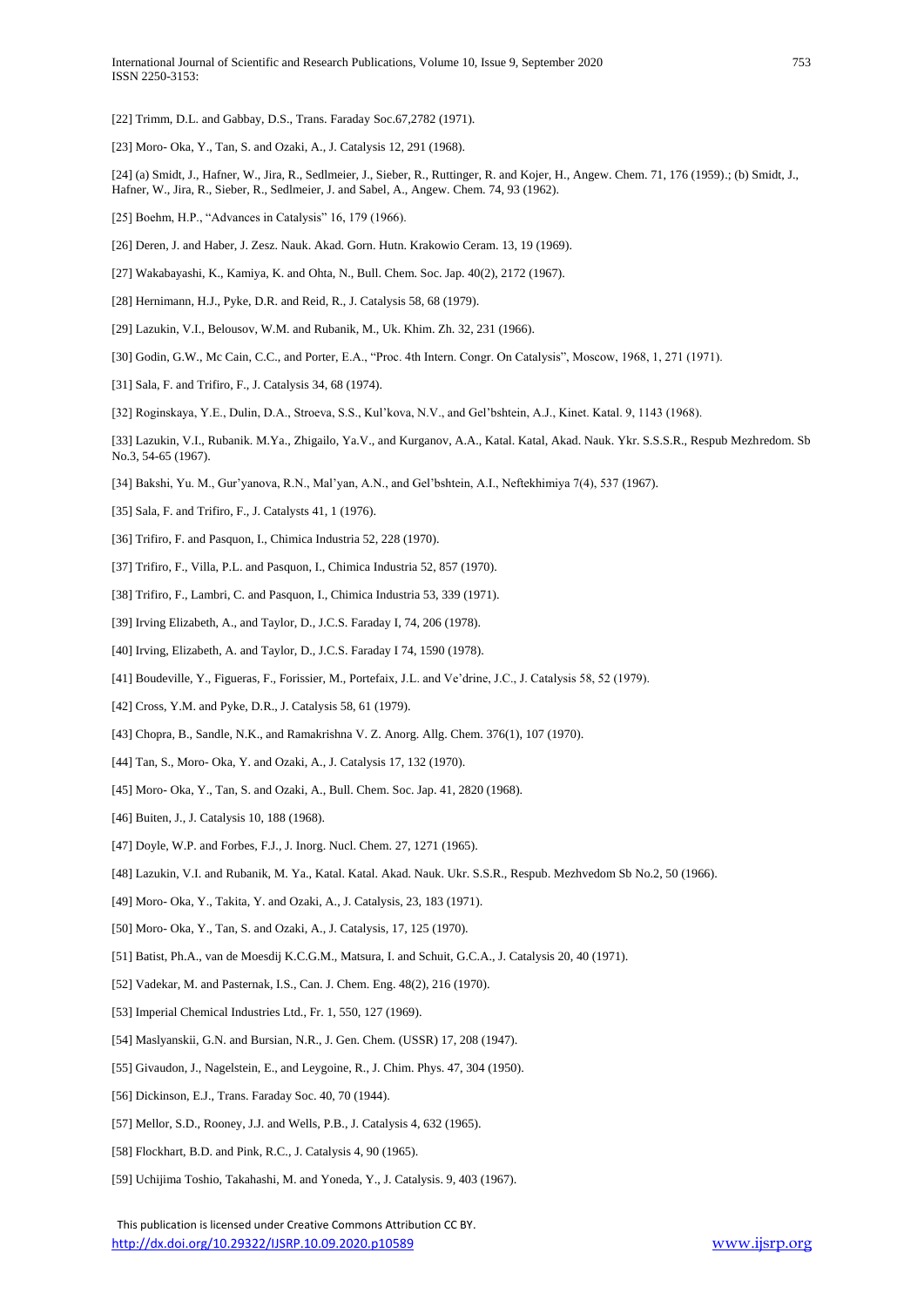- [60] Krauss, V.W., Z. Elektrochem., 53, 320 (1949).
- [61] Maxim, I. and Braun, T., J. Phys. Chem. Solids. 24, 537 (1963).
- [62] Voltz, S.E. and Weller, S.W., J. Amer. Chem. Soc. 76, 1586 (1954).
- [63] Matsunaga, Y., Bull. Chem. Soc. Jap. 30, 984 (1957).
- [64] Deren, J., Haber, J., Podgorecka, A. and Burzyk, J. Catalysis, 2, 161 (1963).
- [65] Deren, J. and Haber, J., J. Catalysis 4, 22 (1965).
- [66] Bielanski, A., Deren, J., Haber, J. and Sloczynski, J., Trans. Faraday Soc. 58, 166 (1962).
- [67] Weller, S.W. and Voltz, S.E., J. Amer. Chem. Soc. 76, 4695 (1954).
- [68] Yoneda, Y., J. Catalysis 9, 51 (1967).
- [69] Alkhazov, T.G., Adzhamov, K. Yu., Mamedov, E.A. and Vislovskii, V.P., Kinetics and Catalysis 20(1), 93 (1979).
- [70] Bensi, H.A., J. Amer. Chem. Soc. 78, 5490 (1956).
- [71] Tanabe, K., "Solid Acids and Bases: Their Catalytic Properties", Academic Press New York (1970).
- [72] Alkhazov, T.G., Belen'kii, M.S., and Alekseeva, R.I., Proc. 4th Intern. Congr. Catalysis, 1968. Nauk. Moscow (1970). Pp 212 (HUSS).
- [73] Van Hoof, J.H.C. and van Helden, J.F., J. Catalysis 8, 199 (1967).
- [74] Forzatti, P., Trifiro, F., and Villa, P.L., J. Catalysis 52, 389 (1978).
- [75] Ai, Mamoru, J. Catalysis 52, 16 (1978).
- [76] Ai, Mamoru, J. Catalysis 40, 327 (1975).
- [77] Ai, Mamoru, Bull. Chem. Soc. Jap. 49(5), 1328 (1976).
- [78] Ai, Mamoru and Ikawa, T., J. Catalysis 40, 203 (1975).
- [79] Ai, Mamoru, J. Catalysis 40, 318 (1975).
- [80] Ai, Mamoru, J. Catalysis 49, 305 and 313 (1977).
- [81] Buiten, J., J. Catalysis 13, 373 (1969).
- [82] Ehrlich, G., "Advances in Catalysis" Vol. 14, pp256 (1963).
- [83] Amenomiya, Y., Chenier, J.H.B. and Cvetanovic, R.J., J. Phys. Chem. 67, 144 (1963).
- [84] Amenomiya, Y. and Cvetanovic, R.J., J. Phys. Chem. 67, 2705 (1963).
- [85] Amenomiya, Y. and Cvetanovic, R.J., J. Phys. Chem. 67, 2046 (1963).
- [86] Ohno, S. and Yasumori, I., Bull. Chem. Soc. Jap. 41, 2227 (1968).
- [87] Amenomiya, Y. and Cvetanovic, R.J., J. Catalysis 18, 329 (1970).
- [88] Amenomiya, Y., Chenier, J.H.B. and Cvetanovic, R.J., Proc. 3rd Intern. Congr. Catalysis, Amsterdam 2, 1135 (1965).
- [89] Amenomiya, Y., Chenier, J.H.B. and Cvetanovic, R.J., J. Phys. Chem. 68, 52 (1964).
- [90] Holm, V.C.F. and Blue, R.W., Ind. Eng. Chem. 43, 501 (1951).
- [91] Hindin, S.G. and Weller, S.W., J. Phys. Chem. 60, 1501 (1956).
- [92] Sinfelt, J.H., J. Phys. Chem. 68, 232 (1964).
- [93] Carter, J.L., Lucchesi, P.J., Sinfelt, J.H. and Yates, D.J.C., Proc. 3rd Intern. Congr. Catalysis, Amsterdam, 1, 644 (1965).
- [94] Amenomiya, Y., Chenier, J.H.B. and Cvetanovic, R.J., J. Catalysis 9, 28 (1967).
- [95] Rivin, D. and Illinger, J.L., J. Colloid Interface Sci. 21, 169 (1970).
- [96] Illinger, J.L. and Rivin, D., Surface Science 21, 169 (1970).
- [97] Kondo, J., Uchijima, T. and Yoneda, Y., Bull. Chem. Soc. Jap. 40, 1040 (1967).
- [98] Gay, I.D., J. Catalysis 17, 245 (1970).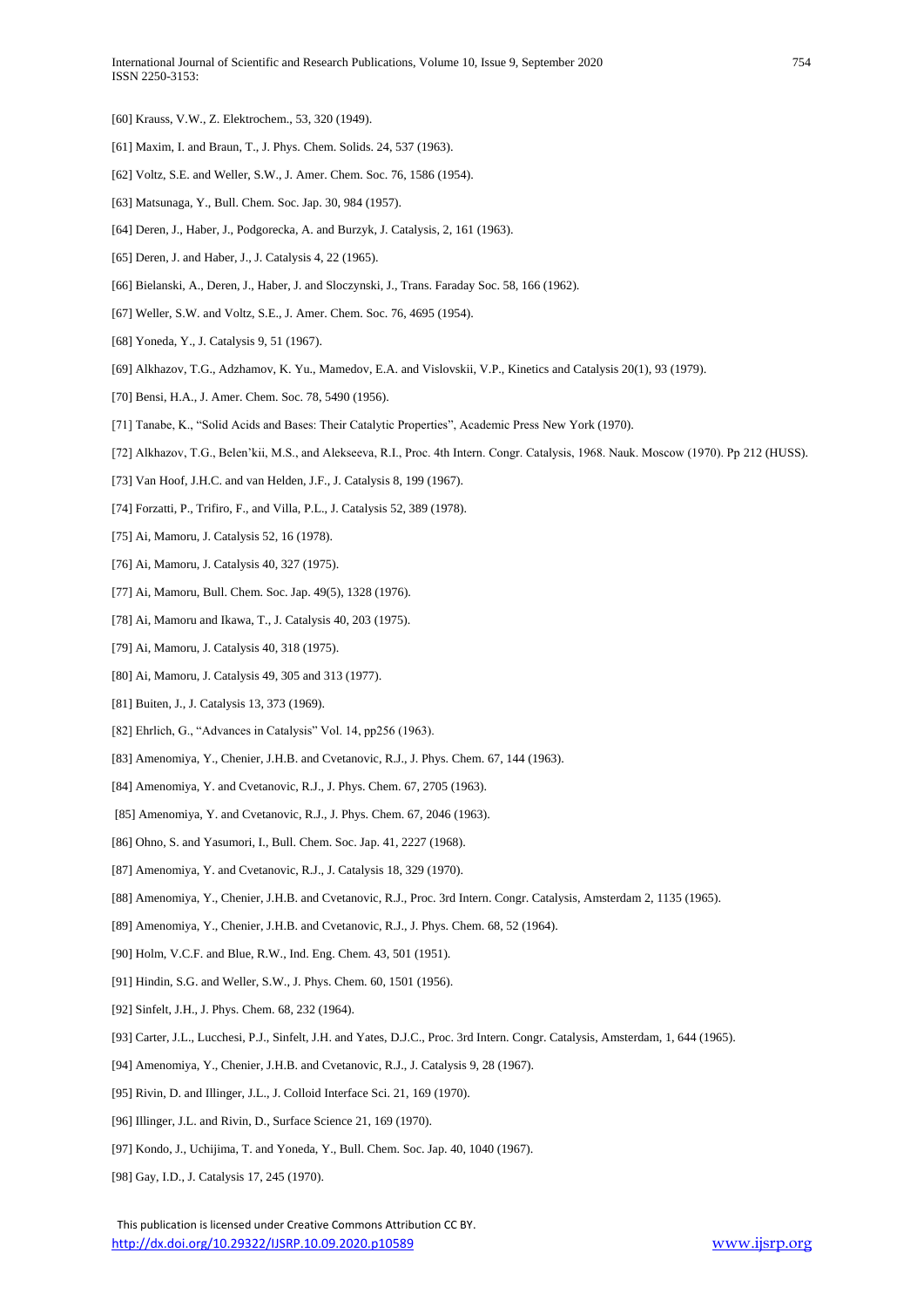[99] Schreiber, H.P. and Mackinnon, A.G., Can. J. Chem. 46, 1033 (1968).

- [100] Munuera, G., J. Catalysis 18, 19 (1970).
- [101] Kolboe, S., J. Catalysis 13, 193, 199 (1969).
- [102] Kolboe, S., J. Catalysis 13, 208 (1969).
- [103] Yakerson, Y.I., Rozanov, V.V. and Rubinsntein, A.M., Surface Science 12, 221 (1968).
- [104] Halpern, B. And Germain, J.E., J. Catalysis 37, 44 (1975).
- [105] (a) Kipling, J.J. and Gasser, D.A., J. Phys. Chem. 64, 710 (1960); (b) Kipling, J.J. and Tester, D.A., J. Chem. Soc. 4123 (1952); (c) Kipling, J.J. and Peakall., D.B., J. Chem. Soc. 4828 (1956).
- [106] Everett, D.H., Trans. Faraday Soc. 61, 2478 (1965).
- [107] Puri, B.R., Kumar, B. and Sandle, N.K., Indian J. Chem. 1, 418 (1963).
- [108] Puri, B.R. and Sandle, N.K., Res. Bull. Punjab Univ. 13 (1962).
- [109] Puri, B.R., Sandle, N.K. and Sharma, S.K., Indian J. Chem. 1, 418 (1963).
- [110] Puri, B.R., Sandle, N.K. and Mahajan, O.P., J. Chem. Soc. (London) 4880 (1963).
- [111] Schay, G. And Nagy, L.G., Acta. Chem. Acad. Sci., Hung. 39, 365 (1963).
- [112] Schay, G. And Nagy. L.G., Acta. Chem. Acad. Sci. Hung. 50, 207 (1966).
- [113] Schay, G., Nagy, L.G. and Szekrenyesy, T., Periodica Polytechnica 6, 91 (1962).
- [114] Schay, G., "Surface Area Deten. Proc. Inst. Symp. (1969) Butterworth London (1970).
- [115] Goodrich, F.C., Surface and Colloid Science 1, 1 (1969).
- [116] Aveyard, R., Trans. Faraday Soc. 63, 2778 (1967).
- [117] Suri, S.K. and Ramakrishna, V., J. Phys. Chem. 72, 1555 (1968).
- [118] Suri, S.K. and Ramakrishna, V., J. Phys, Chem. 72, 3073 (1968).
- [119] Suri, S.K. and Ramakrishna, V., Acta. Chem. Acad. Sci. Hung. 63, 301 (1970).
- [120] Suri, S.K. and Ramakrishna, V., Trans. Faraday Soc. 65, 1690 (1969).
- [121] Suri, S.K., J. Colloid Interface Sci. 34(1), 100 (1970).
- [122] Sandle, N.K., Madan, R.L. and Dube, S.K., Proc. 63rd Session Indian Sci. Congr. (1976). Pt. III, pp 50.
- [123] Kipling, J.J., Quart. Rev. 5, 60 (1951).
- [124] Bartell, F.E. and Benner, F.C., J. Phys. Chem. 46, 847 (1942).
- [125] Bartell. F.E., Scheffler, G.H. and Sloan, C.K., J. Amer. Chem. Soc., 53, 2501 (1931).
- [126] Jones, D.C. and Outridge, L., J. Chem. Soc. 1574, (1930).
- [127] Bartell, D.C., and Scheffler, G.H., J. Amer. Chem. Soc. 53, 2507 (1931).
- [128] Kipling, J.J., Proc. 2<sup>nd</sup> Intern. Congr. Surface Activity. London 3, 462 (1957).
- [129] Wheeler, O.H. and Levy, E.M., Can. J. Chem. 37, 1235 (1959).
- [130] Hildebrand, J.H. and Scott, R.L., "The Solubility of Non-Electrolytes", Reinhold, New York, 3rd edition (1950).
- [131] Sandle, N.K., Jayaprakash, K.C. and Singh, S.P., Indian J. Chem. 13, 267 (1975).
- [132] Madan, R.L., Sandle, N.K. and Tyagi, J.S., Current Science, 44(24), 879 (1975).
- [133] Zhdanov, S.P. Kiselev, A.V. and Pavlova, L.F., Kinet. Katal. 3, 391 (1962).
- [134] Chopra, B., Ph.D. Thesis, I.I.T. Delhi (1970).
- [135] Anand, S., Ph.D. Thesis, I.I.T. Delhi (1976).
- [136] Rosen, A.M., Compt. Rend. & Acad. Sci., U.S.S.R., 41, 296 (1943).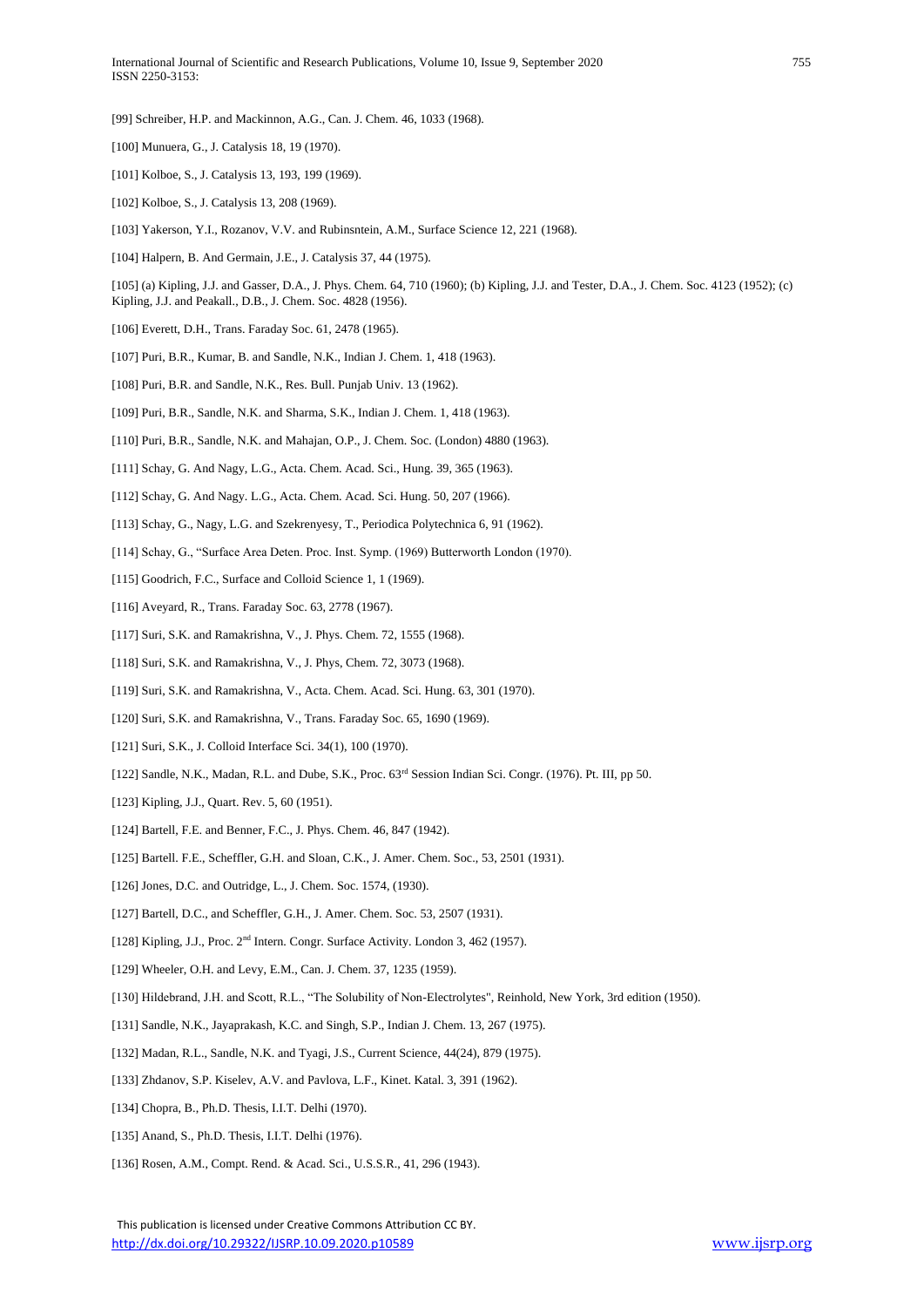- [137] Everett, D.H., Trans. Faraday Soc. 60, 1803 (1964).
- [138] Sircar, S. and Myers, A.L., J. Phys. Chem. 74, 2828 (1970).
- [139] Larinov, O.G. and Myers, A.L., Chem. Eng. Sci. 26, 1025 (1971).
- [140] Winter, E.R.S., "Advances in Catalysis" 10, 196 (1958).
- [141] Madan, R.L., Ph.D. Thesis (1974), Meerut Univ. (India).
- [142] Zettlemoyer, A.C., Ind. Eng. Chem. 57, 27 (1965).
- [143] Komorov, V.S. and Ermolenko, N.F., Russ. J. Phys. Chem. 35, 4 (1961).
- [144] Goodman, J.F. and Gregg, S.J., J. Chem. Soc. 694 (1959).
- [145] Kipling, J.J., Quart. Rev. 10, 1 (1956).
- [146] Blackburn, A., Kipling, J.J. and Tester, D.A., J. Chem. Soc. 2373, (1957).
- [147] Gasser, C.G. and Kipling, J.J., Proc. 4<sup>th</sup> Conf. on Carbon", Pergamon Press, London & New York, pp 55, (1960).
- [148] Blackburn, A. and Kipling, J.J., J. Chem. Soc. 3819 (1954).
- [149] Mössbauer, R.L., Z Phys. 151, 124 (1958).
- [150] Mössbauer, R.L., Naturwiss 45, 538 (1958).
- [151] Mössbauer, R.L., Naturforsch 14A, 211 (1959).
- [152] Muir, A.H. Jr., Ando, K.J. and Coogan, H.M., "Mössbauer Effect Data Index 1958-1965", Interscience New York (1966).
- [153] J.G., Stevens, V.E., Deason, P.T. Jr., Muir, A.H., Coogan, H.M. and Grant, R.W., "Mössbauer
- [154] Gruverman, I.J., "Mössbauer Effect Methodology", Vol. 1-9 Plenum Press 1965- 1974.
- [155] Delgass, W.N. and Boudart, M., "Catalysis Reviews" 2. 129 (1968).
- [156] Hobson, M.C. (J.F. Danielli, M.D. Rosenberg and D.A. Cadenhead, editors), "Progress in Surface and Membrane Science" Vol.5, pp1- 61. Academic Press, New York (1972).
- [157] Herber, R.H., Prog. Inorg. Chem. 8, 1 (1967).
- [158] Greenwood, N.N., Chem. Brit. 3, 56 (1967).
- [159] Shirley, D.A., Annu. Rev. Phys. Chem. 20, 25 (1969).
- [160] Gol'danskii, V.I., and Suzdalev, I.P., Proc. Conf. Appl. Mössbauer Effect 1969, pp 269 (1971).
- [161] Dumesic, J.A., and Tpso, H., "Advances in Catalysis" Vol. 26 pp 122 (1977). Academic Press, New York (1977).
- [162] Anderson, R.B. and Dawson, P.T., "Experimental Methods in Catalytic Research", Vol. 2, pp187, Academic Press, New York (1976).
- [163] Bondarevskii, S.I., Murin, A.N. and Sergin, P.P., "Russian Chem. Reviews" 40(1), 51 (1971).
- [164] Hucknall, D.J., "Selective Oxidation of Hydrocarbons", pp 42, (1974). Academic Press, New York (1974).
- [165] Frauenfelder, H., "The Mössbauer Effect" Benzamin, New York (1962).
- [166] Wertheim, G.K., "Mössbauer Effect Principles and Application" Academic Press, New York (1964).
- [167] Gol'danskii, V.I. and Herber, R.H., Editors, "Chemical Applications of Mössbauer Spectroscopy" Academic Press, New York (1968).
- [168] M.C. Hayes, B.I. Gol'danskii and R.H. Herber, Editors, "Chemical Applications of Mössbauer Spectroscopy" pp314 Academic Press, New York (1968).
- [169] Gol'danskii, I., Makarov, E.F., Stukan, R.A., Sumarokova, T.J., Trukhtanov, V.A. ad Khrapov, V.V., Doklad. Akad. Nauk. S.S.S.R. 156, 400 (1964).
- [170] Herber, R.J. and Spijkerman, J.J., J. Chem. Phys. 42, 4312 (1965).
- [171] Bos, A., Howe, A.T., Dale, B.W. and Becker, L., J.C.S. Faraday II 70(3), 440 (1974).
- [172] Donaldson, J.D., Silver, J., Thomas, M.J.K. and Tricker, M.J., Mater. Sci. 2(1), 23 (1976).
- [173] Fabrichnyi, P.B., Bayard, M., Pouchard, M. and Hogenmuller, P., Solid State Commun. 14(7), 603 (1974).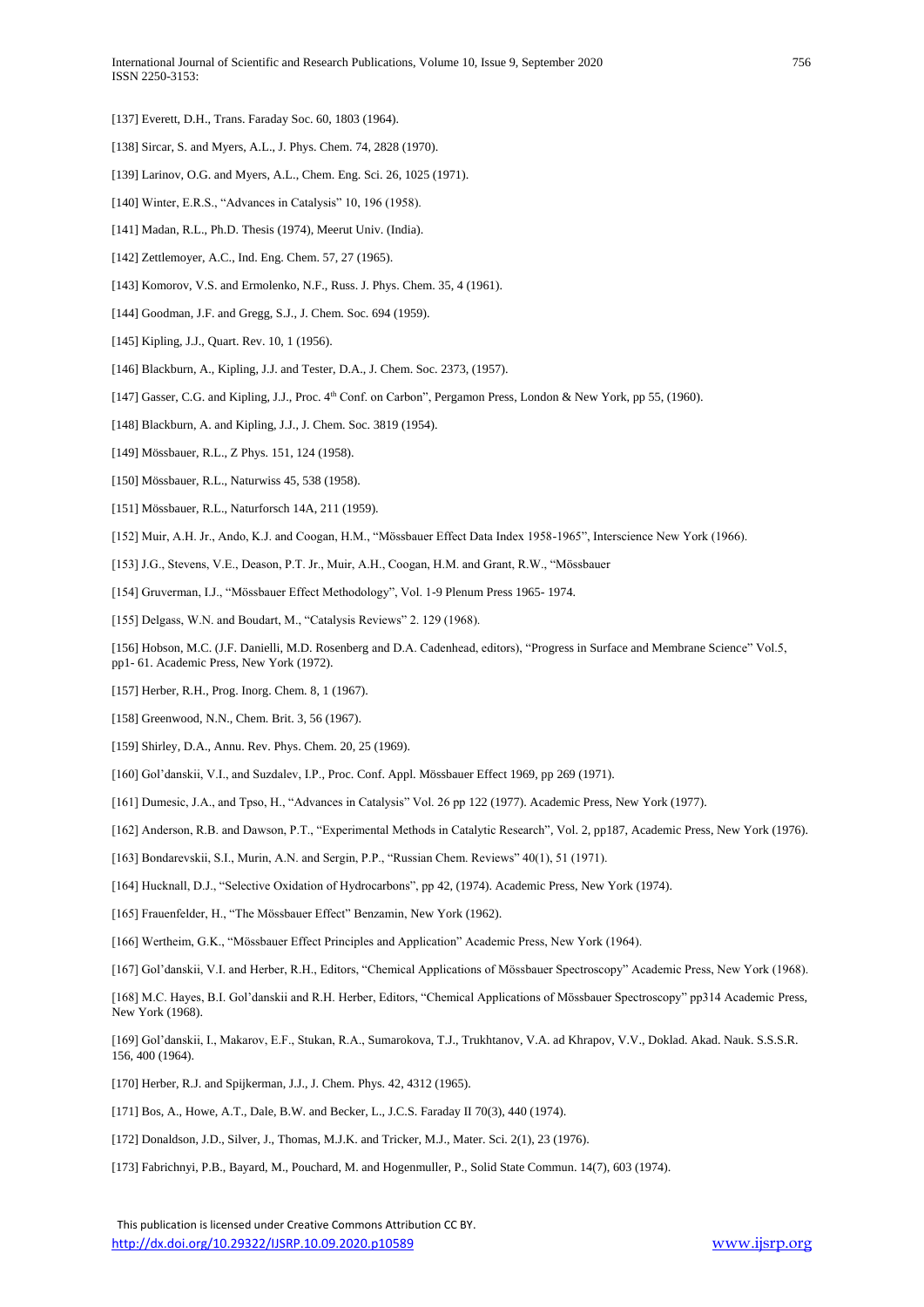[174] Sekizawa, H., Okada, T. and Ambe, F., Physica B+C Amsterdam, Pt.2, 963-4, 86-88, (1977).

- [175] Fabrichnyi, P.B., Baier, M., Pouchard, M., Babeshkin, A.M. and Hagenmuller, P., Mosk. Gos. (Leningrad), 16(7), 2109 (1974).
- [176] Mitrofanov, K.P., Fabrichnyi, P.B., Lamykin, E.V., Babeshkin, A.M. and Fefilat'ev, L.P., Vestn. Mosk. Univ. Fiz. Astromiye 16(6), 742 (1975).
- [177] Plachinda, A.S. and Bllourov, V.M., Ukr. Khim. Zh. 39(40), 975 (1973).
- [178] Thornton, E.W. and Harrison, P.G., J.C.S. Faraday I 71(3), 461 (1975).
- [179] Saraswat, I.P., Vajpei, A.C., Garg, V.K., Sharma, V.K. and Prakash, N., J. Colloid. Interface Sci. 73(2), 373 (1980).
- [180] Prasad Rao, T.S.R. and Menon, P.G., J. Catalysis 53, 64 (1978).
- [181] Birchall, T. and Sleight, A., J. Catalysis 53, 280 (1978).
- [182] Suzdalev, I.P., Firsova, A.A., Aleksandrov, A.U., Margelis, L.Ya. and Baltrunas, D.A., Doekl. Akad. Nauk.
- [183] Birchall, T., Bouchard, R.J. and Shannon, R.D., can. J. Chem. 51(3), 2077 (1973).
- [184] Portefaix, J.L., Bussiere, P., Forissier, M., Figueras, F., Friedt, J.M., Sanchez, J.P. and Theobald, F., J.C.S. Faraday I 76, 1652 (1980).
- [185] Karasev, A.N., Margolis, L.Ya., Polak, I.S. and Shlikhter, E.B., Metody. Issled Katal. Reakts. Akad. Nauk. S.S.S.R. Sib. Ist. Katal 1, 400 (1965).
- [186] Karasev, A.N., Margolis, L.Ya. and Polak, L.S. Fiz. Tverd. Tela. 8(1), 287 (1966).
- [187] Skalkina, L.V., Suzdalev, I.P., Kolchin, I.K. and Margolis, L.Ya., Kinet. Katal. 10(2), 456 (1969).
- [188] Firsova, A.A., Khevanskaya, N.N., Tsyganov, A.D., Suzdalev, I.P. and Margolis, L.Ya., Kinet. Katal. 12(3), 792 (1971).
- [189] Berry, F.J. and Maddock, A.G., Inorganica Chemica Acta 31, 181 (1978).
- [190] Adkins, H., and Peterson, W.R., J. Amer. Chem. Soc. 53, 1512 (1931).
- [191] Boreskov, G.K., "Proc. 3rd Intern. Congr. on Catalysis" Amsterdam, 1, 213 (1965).
- [192] Jirů, P., Wichterlova, B. and Tichy, J., "Proc. 3rd Intern. Congr. Catalysis"1, 199 (1965).
- [193] Dent, M., Poppi, R. and Pasquon. I., Chimica Industria (Milan) 46, 1326 (1964).
- [194] Trifiro, F. and Pasquon, I., J. Catalysis 12, 412 (1968).
- [195] Trifiro, F., Notarbartolo, S. And Pasquon, I., J. Catalysis 22, 324 (1971).
- [196] Jirů, P., Wichterlova, B., Krivanek, M. And Novakova, J., J. Catalysis 11, 182 (1968).
- [197] Pernicone, N., Liberti, G. And Ersini, L., Proc. 4<sup>th</sup> Intern. Congr. On Catalysis, Moscow 1, 287 (1971).
- [198] Pernicone, N., Lazzerin, G., Liberti, G. and Lanzavecchia, G., J. Catalysis 14, 293, 391 (1969).
- [199] Nova'kova, J., Jirů, P. and Zavadil, V., J. Catalysis 21, 143 (1971).
- [200] Bhattacharya, S. K., Jankiram, K. And Ganguly, N.D., J. Catalysis 8, 128 (1967).
- [201] Mann, R.S. and Hahn, K.W., J. Catalysis 15, 329 (1969).
- [202] Mann, R.S. and Dosi, M.K., J. Catalysis 28, 282 (1973).
- [203] Malinski, R., Akimoto, M. and Echigoya, E., J. Catalysis 44, 101 (1976).
- [204] Pernicone, N., Lazzerin, F. And Lanzavecchia, G., J. Catalysis 10, 83 (1968).
- [205] Greco, G. And Soldano, U., Chem. Eng. Technik. 31, 761 (1959).
- [206] Boreskov, G.K., Kolovertnov, G.D. and Kefeli, L.M., Kinet. Katal. 7, 144 (1966).
- [207] Trifiro, F., Devecchi, V. and Pasquon, I., J. Catalysis 15, 8 (1969).
- [208] Fagherazzi, G. And Pernicone, N., J. Catalysis 16, 321 (1970).
- [209] Nova'kova, J., Jirů, P. and Zavadil, V., J. Catalysis 17, 93 (1970).
- [210] Boreskov, G.K., Popov, B.I., Bibin, V.N. and Rozischnikova, E.S., Kinet. Katal. 9, 796 (1968).
- [211] Reinicker, G., Chem. Tech. (Leipzig) 11, 246 (1959).